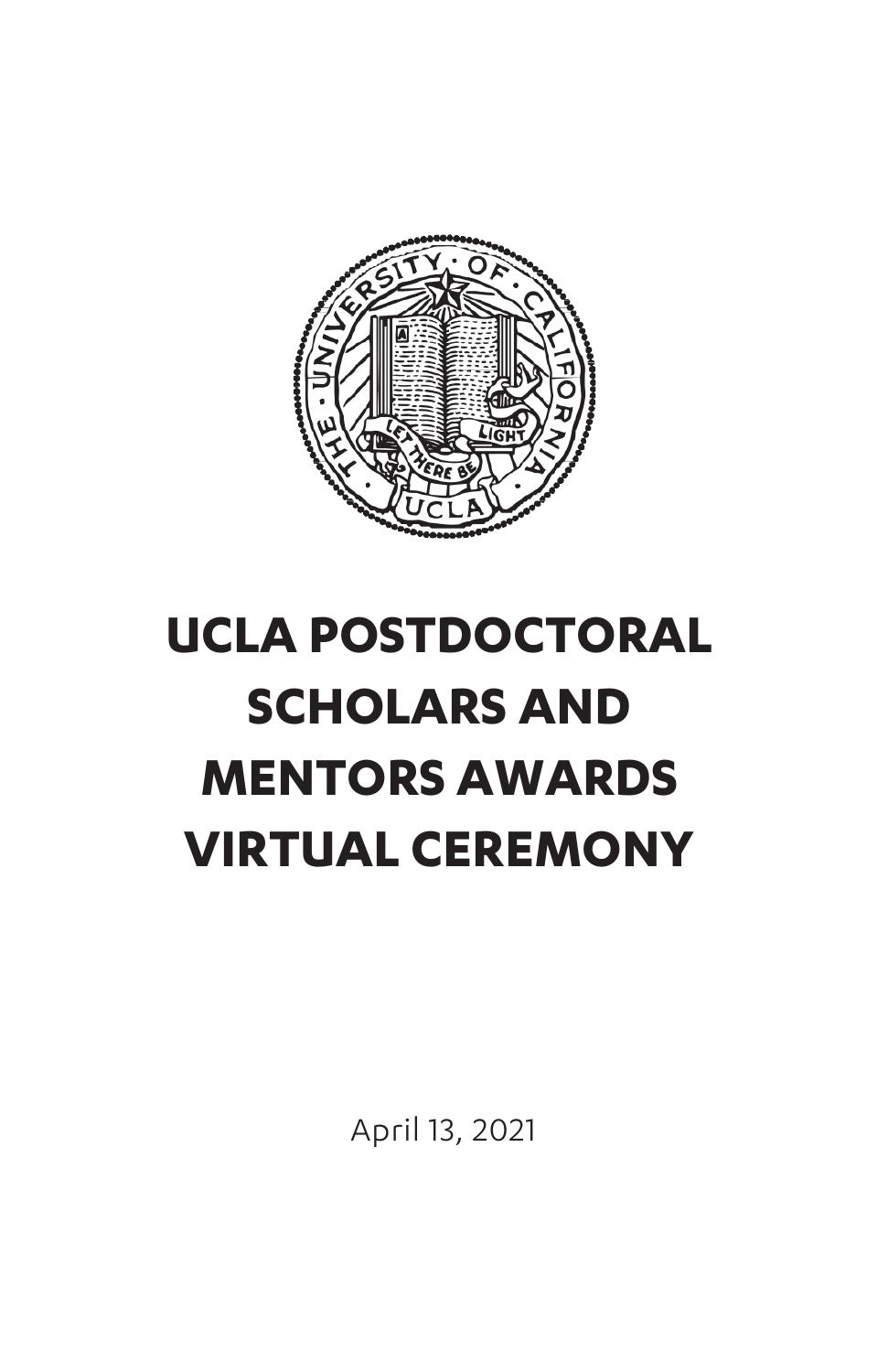The **UCLA POSTDOCTORAL SCHOLARS & MENTORS AWARDS VIRTUAL CEREMONY** recognizes the important contributions that postdoctoral scholars and their mentors make to the missions of research, teaching, and public service at UCLA.

The *Chancellor's Award for Postdoctoral Research*, established in 1998, is conferred on particularly accomplished individuals with nominees coming from virtually every discipline at UCLA - - from the basic and applied sciences to the professional schools, social sciences, and the humanities. Of the 884 registered postdoctoral scholars at UCLA, 35 have been nominated for the award this year. An important criteria tied to the award selection is that an individual's research accomplishments must show clear potential to have meaningful and enduring implications in their field.

In 2012, the former Society of Postdoctoral Scholars also began honoring exemplary faculty in recognition of the importance of excellent mentorship for postdoctoral research success. Today, the Postdoctoral Scholars Association continues that tradition of the *Postdoctoral Mentoring Award* by recognizing faculty who as positive role models develop a supportive lab or work environment; collaborate on research projects; encourage confidence and creativity; foster excellent written and verbal communication skills; help establish professional networks at this campus and others; and actively support the transition from postdoctoral to independent research or other careers. Also representing various disciplines across campus, 24 faculty members have been nominated for this year's award.

We are very pleased to have you join us today as we acknowledge and honor the accomplishments and contributions of the award nominees and all postdoctoral scholars and their mentors at UCLA.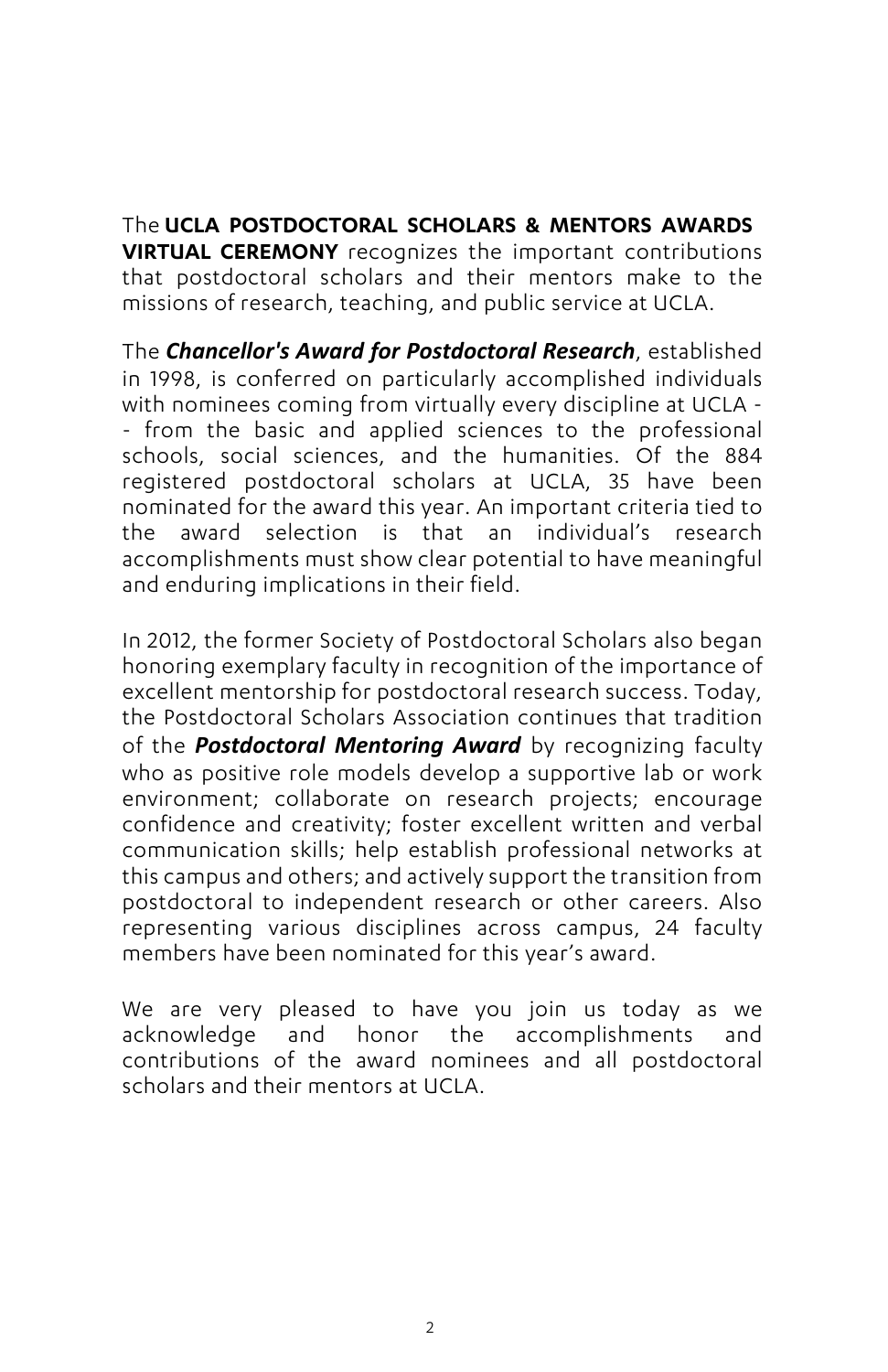# **UCLA POSTDOCTORAL SCHOLARS & MENTORS AWARDS CEREMONY**

#### **Virtual Awards Ceremony**

Zoom

#### **Welcome & Introductions**

Susan L. Ettner, Interim Dean for Graduate Education

#### **Remarks**

Roger M. Wakimoto, Vice Chancellor for Research

#### **Chancellor's Award for Postdoctoral Research**

Susan L. Ettner, Interim Dean for Graduate Education

Roger M. Wakimoto, Vice Chancellor for Research

Daniel Wong, Assistant Dean, Academic and Postdoctoral Services, Graduate Division

#### **Postdoctoral Mentoring Award**

Leslie Sedgeman, Chair, Postdoctoral Association at UCLA

Caroline Johnson, Vice-Chair of Operations, Postdoctoral Association at UCLA

#### **Closing Remarks**

Susan L. Ettner, Interim Dean for Graduate Education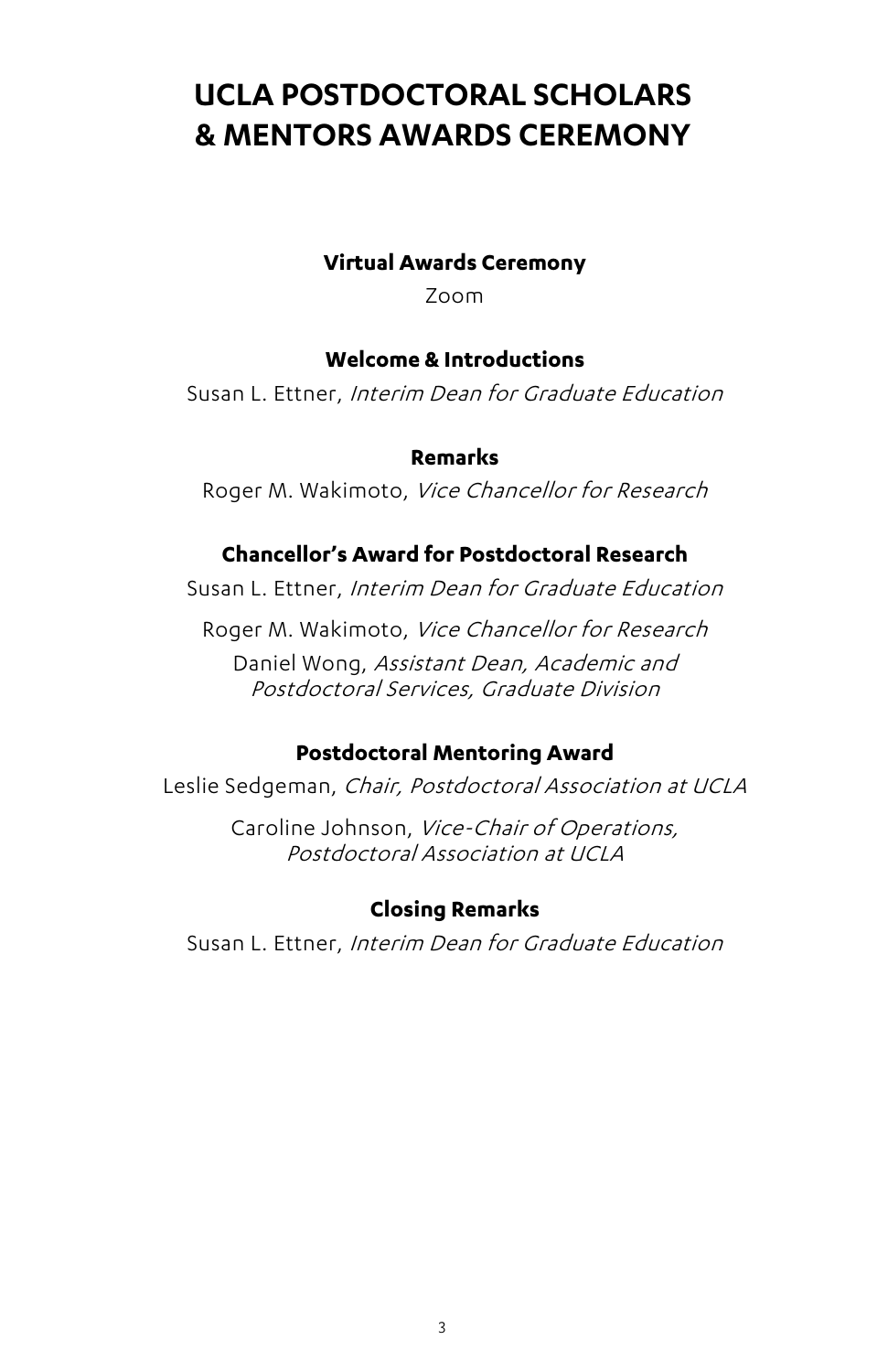### **~ NOMINEES ~ 2020-21 CHANCELLOR'S AWARD FOR POSTDOCTORAL RESEARCH**

### Adeyemi Adebiyi

Atmospheric & Oceanic Sciences

One of the largest uncertainties in predictions of future climate changes is the poorly understood effects of aerosols - fine particles in the atmosphere - on clouds and radiation. The dominant aerosol specie by mass is suspended soil dust, which impacts clouds, precipitation, land and ocean ecosystems, and other critical components of the Earth system. Despite these important impacts, climate models have difficulty simulating key dust properties, which has resulted in substantial uncertainty in dust impacts on the Earth system. In particular, it remains unclear whether dust warms or cools the global climate, in part because models have difficulty simulating the dust size distribution accurately. Recent measurements indicate that climate models overestimate fine dust (with diameter≤ 5 μm), which cools the climate, whereas they underestimate coarse dust (with diameter≥ 5 μm), which predominantly warms the climate system. Adebiyi integrated dozens of in-situ measurements of dust size distributions with satellite observations of dust properties and an ensemble of climate model simulations to determine how much coarse dust is in Earth's atmosphere. He discovered that the atmosphere contains about 17 million metric tons of coarse dust, which is approximately four times what current climate models account for. This is an important finding because this missing coarse dust warms the climate system by an estimated ~0.15 W/m2, which substantially raises the likelihood that dust net warms the global climate system. Because past work has interpreted the approximate doubling of atmospheric dust since preindustrial times as having cooled the planet, this work contributes to a paradigm shift in our thinking of the impacts of dust on past and future climate changes.

Research Mentor: Jasper Kok, Atmospheric & Oceanic Sciences

# Rachel Blakey

Institute of the Environment and Sustainability

Rachel Blakey's research, as the La Kretz Postdoctoral Fellow for California Conservation, leverages 20 years of research by her conservation partners at Santa Monica Mountains National Parks Service and the behavioral ecology expertise of her research mentors, Prof. Blumstein (UCLA) and Dr. Seth Riley (NPS), to address a key conservation concern: how do top carnivores respond to the wildfires that are increasing in severity and extent in the world's fire prone regions. Using mountain lions (Puma concolor) as her focal taxa, she is addressing this question at local (Santa Monica Mountains) and statewide (California) scales, involving statewide Californian mountain lion biologists and NASA remote sensing scientists as collaborators. Her first manuscript has revealed that urban mountain lions increase risk-taking activities following large wildfire. This provides evidence fora shifting landscape of fear after wildfire, where female and subadult puma space use is more strongly influenced by the perceived risk of adult males, rather than humans. She is currently building from this work to determine the mechanisms underpinning mountain lion movement behavior within pyrodiverse landscapes, with a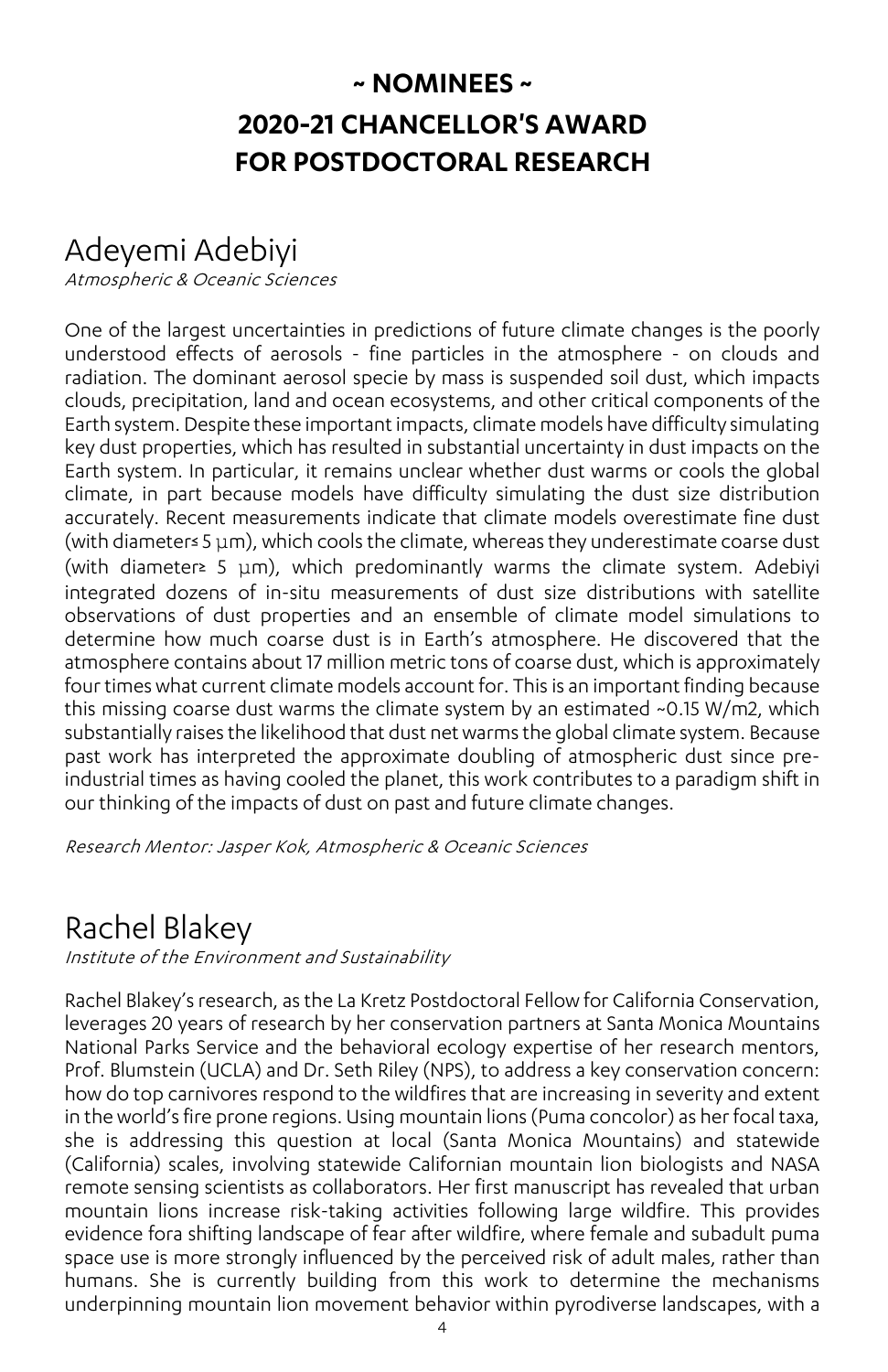special focus on three-dimensional vegetation structure, as revealed by lidar. During her postdoc, she has been invited to present at two fire ecology conference symposia for The Wildlife Society (2020) and the International Association for Landscape Ecology (2021) annual meetings. Rachel is an active participant in Prof Blumstein's lab and recently co-authored a paper with five lab members and a collaborator from University of Arizona developing the logic of the role of scale in urban biodiversity and conservation. During the pandemic, Rachel has directed a large part of her energy to remotely mentoring and collaborating with UCLA and NPS research students including seven PhD students, one Masters student, two undergraduates and one high school student. These collaborations, featuring students as first authors, span an array of subjects from ecological and evolutionary insights into SARS-CoV-2 (an interdisciplinary collaboration with UCLA disease ecologists and evolutionary scientists) to the global effects of human weekend recreation on mammal movement behavior (led by two UCLA undergraduates and collaborating with a researcher at Radboud University, the Netherlands).

Research Mentors: Daniel Blumstein, Ecology & Evolutionary Biology & Institute of the Environment & Sustainability/Seth Riley, Institute of the Environment & Sustainability

# Katherine Chen

Medicine

Dr. Katherine Chen, MD, is an internal medicine physician pursuing a career as a clinicianinvestigator in population health. As a postdoctoral scholar in the National Clinician Scholars Program, her research examines the role of urban planning and public policy in shaping or mitigating population health disparities. Dr. Chen's work focuses on three policy-relevant themes whose importance has been magnified by the COVID-19 pandemic: (1) the health implications of housing stress and displacement, (2) the impact of the urban environment on access to health care, and (3) opportunities for health systems to address the social determinants of health. Dr. Chen's research has shown that during any given year, about 1.4 million California adults who recently moved because of unaffordable housing costs are at heightened risk of missing out on necessary medical care. She subsequently published a report and policy brief exploring how the COVID-19 pandemic has worsened transportation barriers to health care. In search of strategies to address health disparities related to housing and transportation, Dr. Chen published a pair of studies demonstrating that reform to federal policies governing hospitals' taxexempt status could promote equity by better aligning the priorities of health systems and communities around the social determinants of health. Collaborations with mentors across departments and institutions have been central to Dr. Chen's success in developing rigorous, grant-funded evaluations on these timely and interdisciplinary topics. In addition to publishing in peer-reviewed journals, she has been invited to present to national, state, and local audiences in health care, public health, urban planning, and policymaking; her work has also been featured in radio and print interviews. As part of her postdoctoral training, Dr. Chen is pursuing a PhD in Health Policy & Management with support from UCLA's Specialty Training and Advanced Research fellowship. Her ongoing clinical practice at a safety-net community health clinic ensures that her research remains grounded in patient stories. She has volunteered for additional clinical roles during the COVID-19 pandemic, and she continues to teach resident physicians how to care for patients with complex medical and social needs through clinical precepting and didactic seminars.

Research Mentor: Joann Elmore, Medicine/ Tery K. Nuckols, General Internal Medicine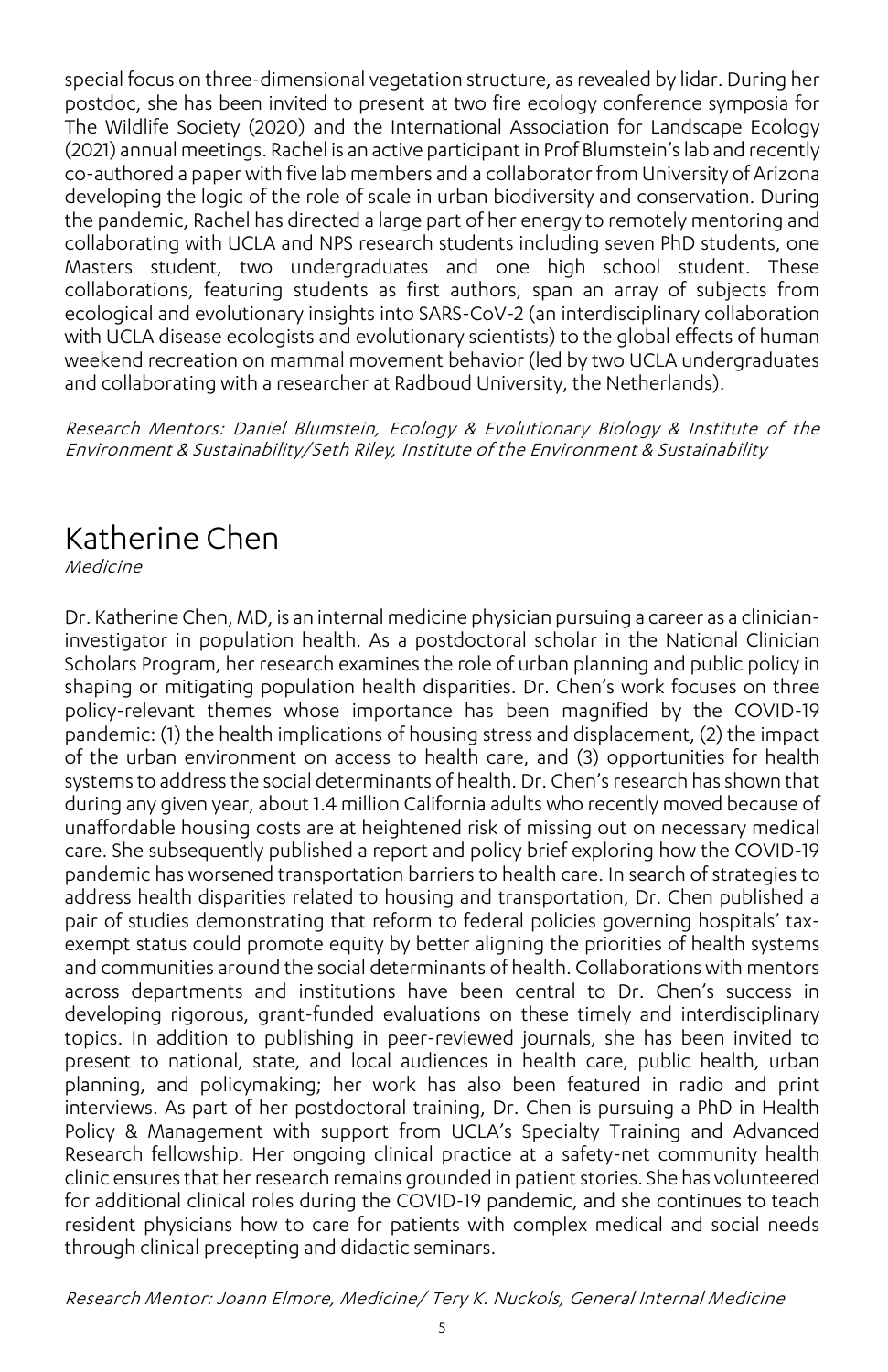# Zachary Cohen

Semel Institute

Zachary Cohen's research uses data-driven predictive algorithms to match individuals to the right level of care (e.g., clinician-provided psychotherapy versus coach-supported digital therapy) or to the specific treatment modality that is optimal for them (e.g., medication versus cognitive-behavioral therapy). As a postdoctoral scholar working on UCLA's Depression Grand Challenge, Dr.Cohen has led an effort to develop a suite of evidence-based online therapy modules and smartphone toolsto help prevent the onset of mental health problems, and to help individuals struggling with depression, worry, panic, social anxiety, trauma and sleep dysregulation. In this program, therapy is tailored by selecting specific modules and adapting therapy content based on the individual's unique concerns. Dr. Cohen spent the past two years building are search ecosystem optimized for the development, delivery, evaluation and adaptation of personalized psychological therapies. The program he and his team developed is unique in its flexibility and the ease with which it can be expanded. The digital therapy platform is based on a content management system, which includes a "module builder" and "tool builder" that allow researchers with zero programming experience to easily adapt existing online modules or smartphone tools, and to add new modules or tools at minimal cost. Other researchers at UCLA and elsewhere will benefit greatly from the unique infrastructure in the years to come. It promises not only to facilitate clinical trials and research that will improve our understanding of how and for whom treatments work, but also to increase access to high-quality care for underserved communities. In addition to his work on digital therapy, Dr. Cohen uses his expertise in data-science for "big data" precision mental health analyses that combine samples from multiple studies. Dr. Cohen has been invited to contribute authoritative reviews and chapters, to collaborate/consult on grants at home and abroad, and to help craft policy recommendations as a member of the George W. Bush Institute's Mental Health and Wellbeing task force. His expertise will now be turned to developing and improving personalization algorithms related to this novel digital therapy program, using the unique data that his system will collect.

Research Mentors: Michelle Craske, Psychology

### Marie Collin

Civil and Environmental Engineering

Many industrial sites are striving to reduce their environmental impact. More and more, effective technologies are developed to safely dispose of wastewater streams. These wastewaters include coal ash landfill leachate, contaminated groundwater, and produced water. They typically contain high levels of contaminants such as heavy metals, alkali cations, and/or halide anions. A potential option to safely dispose of these liquid wastes is to stabilize them in a solid matrix. In short, the liquid waste reacts with a cementitious material. The resulting solid formed is composed of a variety of hydrated phases. It can bind the contaminants, either as insoluble species or by incorporation in the hydrated phases. In this context, the reaction of fly ashes (a by-product of coal combustion) with a calcium-based additive is of interest. As they react together, similar hydrated phases as that observed with regular cementitious materials forms. The use of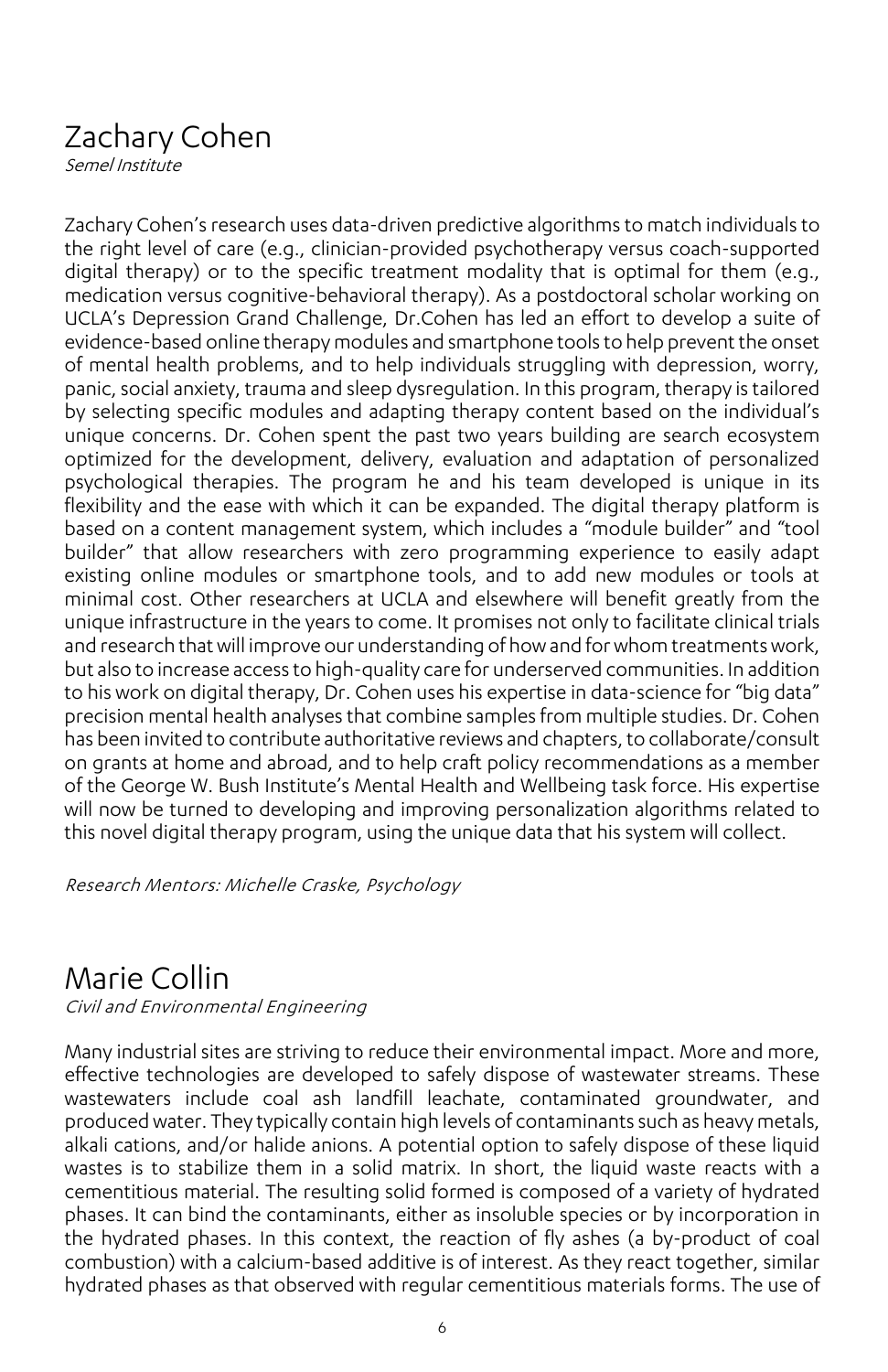fly ash instead of other cementitious materials (such as ordinary Portland cement) significantly reduces CO2emission of the process. However, uncertainties remain on how several key parameters might affect fly ash reactivity. These key parameters include: the liquid waste composition and concentration, the fly ash composition, and the calcium-based additive composition. All could affect the mineralogical composition of the final solid which is detrimental to the solid capacity to bind contaminants. My work aims at accurately and rapidly predict how these key parameters will affect the final solid performances. To do so, I studied a large variety of experimental setups, then modeled them using thermodynamic modelling. I incorporated the experimental and simulated results in a model that can predict fly ash reactivity from the initial setup composition. Once the model is validated for a larger range of setups, I will use it to predict the performances of a variety of waste encapsulation materials. As a result, it will be possible to select the best performing materials for liquid waste of interest. This will ensure that the waste management process has the lowest environmental impact possible in terms of both CO2-footprint and contaminant retention.

Research Mentor: Gaurav Sant, Institute of Carbon Management, Civil and Environmental Engineering

### Graciel Diamante

Integrative Biology and Physiology

Decades of industrialization and expansion in human population have led to an increase in the amount of industrial chemicals being produced. The continued presence of contaminants in the environment is a major health concern due to the risks it poses to humans, yet our understanding of the impacts of prevalent chemicals on biological systems is limited. Dr. Graciel Diamante's research goal is to use cutting-edge multiomics systems biology approaches to investigate toxicity and its role in disease development. The main direction of her research is to examine how contaminants in the environment interact with the genome, epigenome, and microbiome to impact gene network dynamics in different tissues using both bulk and single cell RNA sequencing, reduced representation bisulfite sequencing, and 16S rRNA sequencing. She has also developed and applied computational and bioinformatics skills to analyze and integrate multi-omics datasets and to conduct advance network modeling. Her skills in multi-tissue multiomics techniques have broadened the understanding of the molecular pathways affected by important environmental contaminants such as endocrine disruptors, diesel exhaust particles and nanoparticles. Her research offers a comprehensive understanding of how environmental chemicals can contribute to human health and can help direct future preventative and therapeutic strategies to mitigate the negative impact of environmental pollutants. Graciel's productivity, unique interdisciplinary training combining experimental and computational big data approaches, and rapid professional growth during her post-doctoral tenure ensure her leadership in pushing the environmental toxicology field forward through modern big data approaches.

Research Mentor: Xia Yang, Integrative Biology and Physiology

### Lucia Fernandez del Rio

Chemistry and Biochemistry

My main research studied the mechanisms of biosynthesis, transport, and distribution of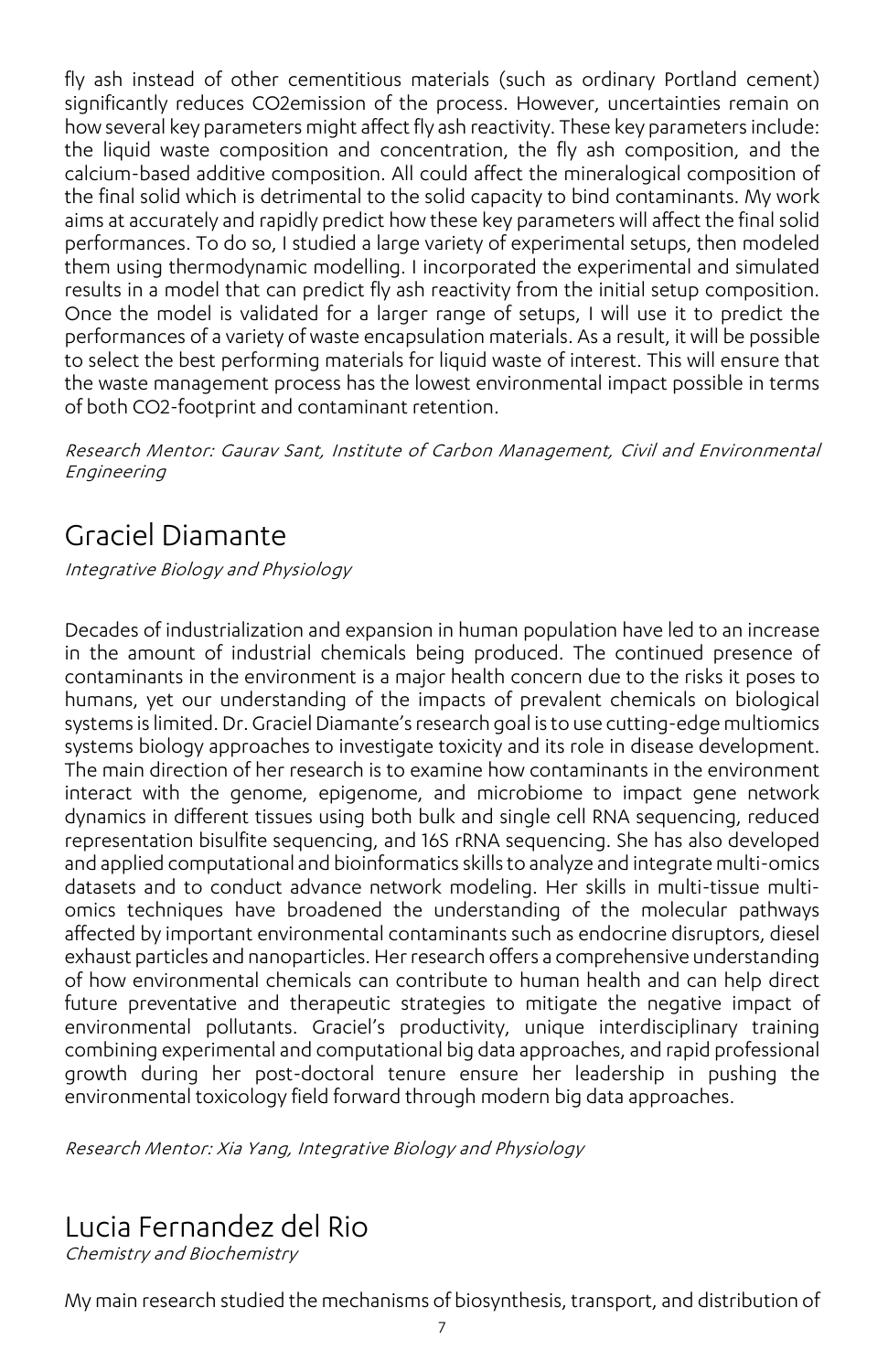coenzyme Q (CoQ). CoQ is an essential lipid in respiration and an important antioxidant in our cells. CoQ deficiencies are frequent in aging and in age-related diseases, but can also occur as a result of genetic mutations and/or medical treatments. Currently, the only treatment available is CoQ supplementation but supplements are usually quite inefficient. In order to make CoQ a more effective therapeutic tool, it is crucial to define the mechanisms responsible for it sup take and distribution, which currently remain elusive. My research used baker's yeast as a model organism. Unlike mammalian cells, yeastlacking CoQ (known as coq mutants) can grow by fermentation on glucose without the involvement of respiration. However, coq mutants are unable to grow on nonfermentable carbon sources unless they are supplemented with exogenous CoQ, thereby restoring mitochondrial respiration. Analyzing the ability of CoQ-less mutants to recover their growth in non-fermentable medium when supplemented with CoQ, I discovered that the accumulation of CoQ biosynthetic intermediates impaired the assimilation of exogenous CoQ and prevented the restoration of respiration. Moreover, a screen of 40 gene deletions considered to be candidates to prevent exogenous CoQ from rescuing growth of the CoQ-less coq2Δmutant, identified six novel genes as necessary for efficient trafficking of CoQ to mitochondria. The proteins encoded by these genes represent essential steps in the pathways responsible for transport of exogenously supplied CoQ to its functional sites in the cell, and associate CoQ distribution with endocytosis and intracellular vesicular trafficking pathways conserved from yeast to human cells. In addition, several scientific collaborations allowed me to explore additional aspects of CoQ metabolism. Among others, I participated in: (1)the description of the Endoplasmic Reticulum-Mitochondria Encounter Structure (ERMES) complex as a necessary structure for coordination of CoQ biosynthesis in yeast; (2)the confirmation of the existence of a conserved pathway between plants and mammalian cells for the use of the dietary polyphenol kaempferol in CoQ biosynthesis; and (3) the discovery of n-3 polyunsaturated fatty acids as regulators of CoQ content and biosynthesis in mammalian systems.

Research Mentor: Catherine Clarke, Chemistry and Biochemistry

### Adrian Flores

Comparative Literature

Since beginning his UC President's Postdoctoral Fellowship in July 2020, Adrián Flores has begun revising his Ph.D. dissertation, What Is Suicide? Entanglements of Philosophy and Literature in the "Afterlife of Slavery," into a book manuscript. This project surveys modern philosophical, literary, and psychiatric discourses to excavate the antiblack racial logics in the study of suicide causation and prevention. In October 2020, he published an article drawing from this research, "Antiphilosophy in Toni Morrison's Song of Solomon: Is Black Suicide Possible?" in The Comparatist. It examines how Black suicide figures in the racial iconography of the Western and African American literary tradition. In December, he submitted "Breathing in Blackness," which explores the relation between the philosophy of pneuma (breath) and the concept of "negrophobia," for a special issue of Qui Parle. Currently, he is working on an article for Aztlán: A Journal of Chicano Studies that examines the construction of the Latinx immigrant subject as an icon of social responsibility, demonstrating how this moral conception pivots on antiblack fantasies of achieving freedom from racial denigration. Reflecting his commitment to antiracist scholarship, Flores established the "Afropessimist Reading Group at UCLA" in September 2020, which reads Black feminist thought to explore the relationship between antiblackness and critical theory. Over 20 professors and graduate students from across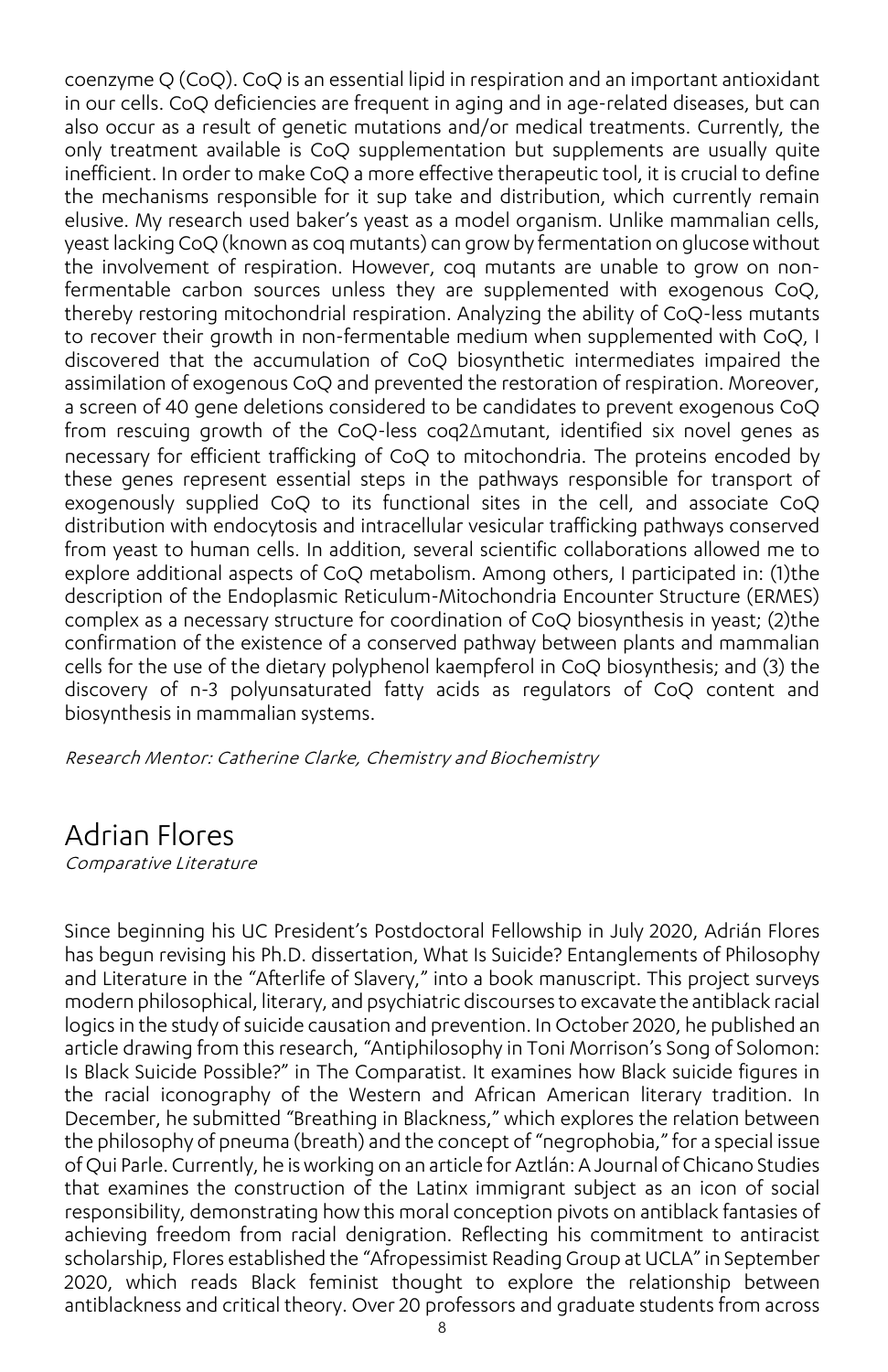the humanities and social sciences are involved. As the co-chair of the Critical Feminist & Queer Studies Working Group of the Cultural Studies Association, Flores recently organized a panel of emergent scholars to examine "Black suicide" as a philosophical question about social death rather than an experiential problem of pathology. In May 2021, he will present an invited lecture at the Experimental Critical Theory Institute (UCLA) on new research examining how Black psychiatrists in the 1960s and 1970s reconstituted suicide as a political category—as a form of "self-lynching"—that interrogates the notion of agency, troubles the narrative of a post-Civil Rights era and disrupts the moral coherence of the "suicidological imagination." He plans to submit this latest research for publication to the African American Review in the spring.

Research Mentor: Eleanor Kaufman, Comparative Literature and English

### David Gonzalez

Medical – Cardiology

Air pollution is a leading health hazard, responsible for millions of global deaths annually, mostly due to cardiovascular disease. Exacerbated cardiovascular burden from air pollution is expected in the future due to climate change. However, the precise mechanisms underlying air pollution-induced cardiovascular disease are poorly understood, impeding development of therapeutics. The strongest linked component to cardiovascular disease is particulate matter (PM). Thus, there is an urgent need to understand how PM contributes to the burden of cardiovascular disease, especially atherosclerosis, an inflammatory disease characterized by narrowing of arteries by plaque deposition. Dr. Gonzalez is an atmospheric chemist who has made promising contributions to fundamental knowledge on the reactive oxygen species chemistry under physiologically relevant conditions. His postdoctoral work seeks to understand the relationship between particle composition and inflammation in PM-induced cardiovascular diseases. Dr. Gonzalez investigates a novel pathway which hypothesizes that PM disrupts pulmonary Fe metabolism resulting in systemic inflammation. During his first year, he received an NIH Supplement to Promote Diversity tied to a R01 grant. The supplement proposes to assess pulmonary and intestinal changes in Fe homeostasis and their relationship to atherosclerosis models exposed to PM. Despite having zero experience with animals, Dr. Gonzalez quickly learned fundamental techniques, colony management, and planned inhalation exposure experiments. In his PhD, Dr. Gonzalez optimized a probe for specific detection of .OH radicals, a species involved in oxidative stress. Published measurements cellular OH generation are uncertain and relied on nonspecific .OH assays. Dr. Gonzalez applied this .OH probe to cell cultures exposed to PM. Preliminary results indicate .OH generation in murine macrophages exposed to PM. If confirmed this would be a novel finding. Dr. Gonzalez continued graduate school collaboration with Dr. Andrew Ghio has given him access to pulmonary expertise for his postdoctoral work. Using this collaboration, he characterized the iron status of novel mice models deficient in myeloid oxygenase -1 (mHO1-/-) developed by Dr. Araujo. mHO1-/- mice exhibit iron overload in liver and spleen compared to controls. These animals will be used as models of iron overload pertinent to investigate the Fe homeostasis pathway for PM health effects.

Research Mentor: Jesus Araujo, Medical – Cardiology

Erica Grodin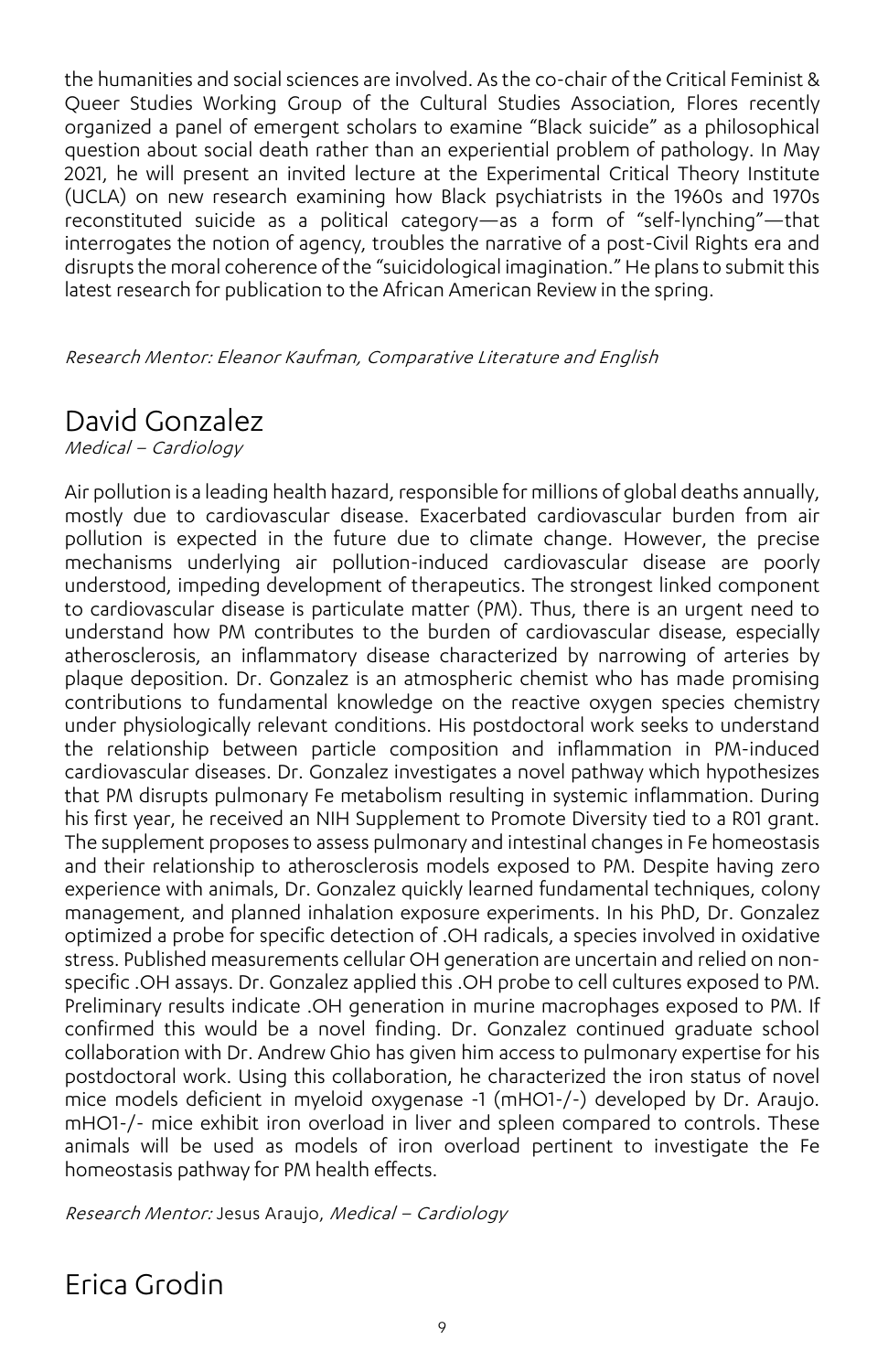#### Psychology

Background: Alcohol use disorder (AUD) is a chronic relapsing disease with a major public health impact. The development of efficacious medications for AUD is a crucial research priority. To that end, modulation of neuroimmune function is a promising AUD treatment target. Chronic alcohol consumption induces a proinflammatory state, such that individuals with AUD have increased neuroinflammation. Ibudilast, a neuroimmune modulator which selectively inhibits phosphodiesterases(PDE) -3, 4, 10, and 11,and macrophage migration inhibitory factor, shows promise as a novel pharmacotherapy for alcohol use disorder (AUD). However, the mechanisms of action underlying ibudilast's effects on the human brain remain largely unknown. Thus, the current study examined the efficacy of ibudilast to improve drinking outcomes and attenuate neural reward signals in individuals with AUD. Methods: Fifty-two non-treatment-seeking individuals with AUD were randomized to receive ibudilast (n=24) or placebo (n=28). Participants completed a two-week daily diary study during which they filled out daily reports of their past day drinking, mood, and craving. Participants also completed an fMRI alcohol cuereactivity paradigm half-way through the study. Results: Ibudilast, relative to placebo, reduced the odds of heavy drinking across time by 45% (OR=0.55, (95% CI: 0.30, 0.98)). Ibudilast also attenuated alcohol cue-elicited activation in the ventral striatum compared to placebo (F(1,44)=7.36, p=0.01). Alcohol cue-elicited activation in the ventral striatum predicted subsequent drinking in the ibudilast group (F(1,44)=6.39, p=0.02), such that individuals who had attenuated ventral striatal activation and took ibudilast had the fewest number of drinks per drinking day in the week following the scan. Discussion: These findings extend preclinical and human laboratory studies of the utility of ibudilast to treat AUD and suggest a biobehavioral mechanism through which ibudilast acts, namely, by reducing the rewarding response to alcohol cues in the brain leading to a reduction in heavy drinking. These findings also provide novel insights into the role of neuroimmune modulation in AUD, including its effects on neural and behavioral outcomes of high clinical significance.

Research Mentors: Lara Ray, Psychology

### Rongfeng Hu

Biological Chemistry

Social interactions involve some of the most complex decisions that animals must make on a day-to-day basis in order to secure their survival, reproductive success, and overall well-being. A remarkable feature of social behavior is the extraordinary sex differences between females and males that are universally present across species. Sex differences have been shown to exist at multiple levels in the brain, including gene expression and circuit function, yet the representation and causal role of these differences in the brain remains poorly understood. Using cell-type specific functional manipulations, we discover that a specific brain area, the medial amygdala, plays a sexually dimorphic role in parental behavior. By measuring sexually dimorphic gene expressions at the single-cell transcriptomic level, we find that the medial amygdala displays molecular sex differences that may underlie behavioral sex differences. Our results provide important insight into the connection between sex differences across transcriptomes, cells, and circuits in regulating sexually dimorphic behavior. Another key factor that promotes sociality is social reward, which is a rewarding experience associated with general social interaction that provides positive reinforcement. Characteristic abnormalities in reward processing, such as those seen in autism spectrum disorders, depression, and schizophrenia, likely represent inappropriate integration of such information. We develop an automated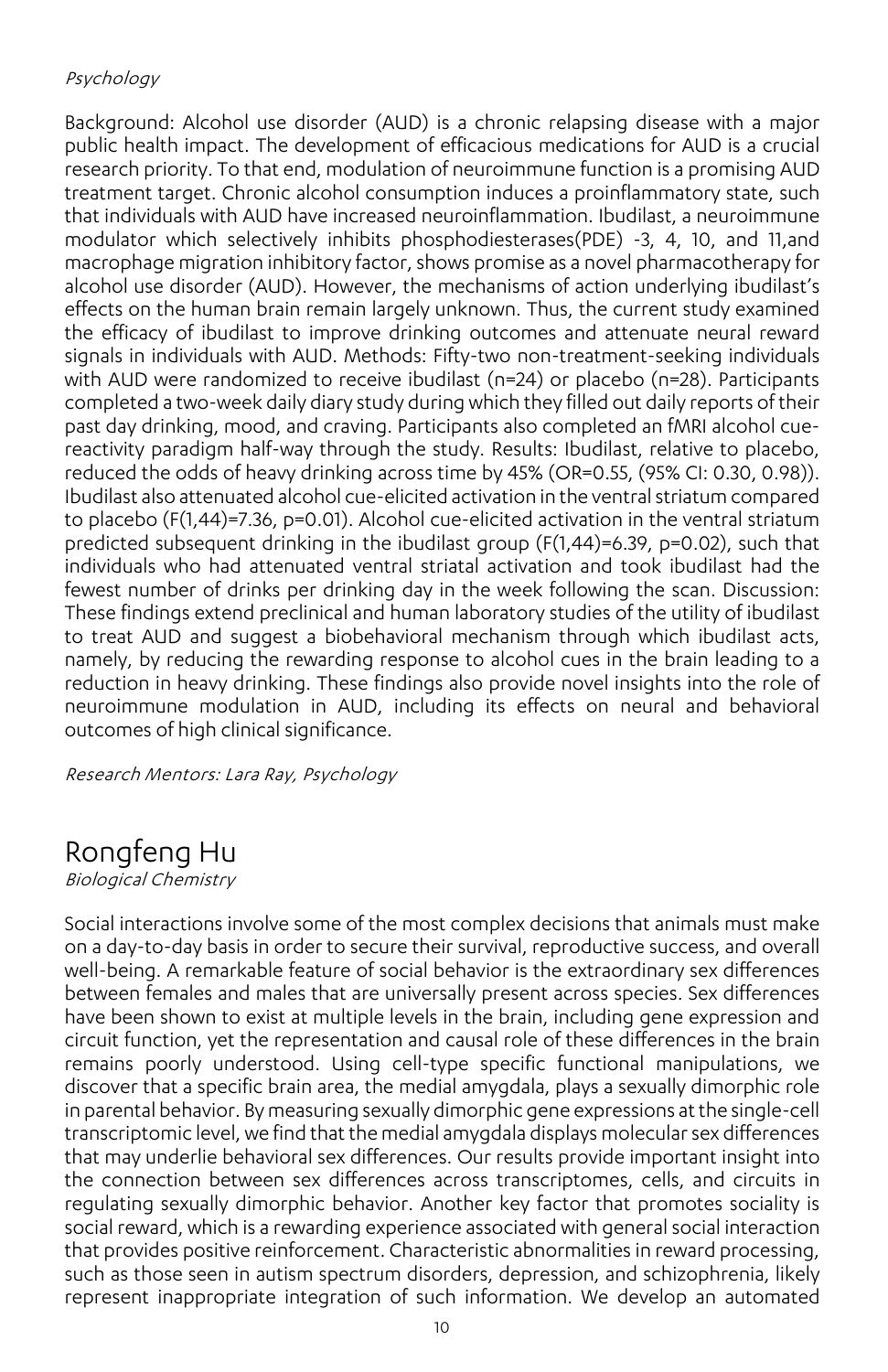operant conditioning system to measure social reward in mice and find that adult mice of both sexes display robust reinforcement of social interaction. Moreover, we find that the medial amygdala mediates social reward through their projections to the medial preoptic area in the hypothalamus and promotes dopamine release in the nucleus accumbens. Finally, activation of this circuit can robustly overcome behavior associated with aversive experiences. Together, these findings establish the medial amygdala as a key node for regulating social reward in both sexes. Collectively, the work summarized here provides new insight into the molecular and circuit basis of social behavior. More importantly, they lay the groundwork for more incisive investigation of the social brain, which can help reveal a richer and deeper understanding of how we and other social animals navigate the social world and how it, in turn, shapes us.

Research Mentor: Weizhie Hong, Biological Chemistry and Neurobiology

#### Justin Langerman

Biological Chemistry

The paucity of insights into the molecular mechanisms underlying cell-fate transitions remains a critical impediment to realizing the next generation of therapeutic technologies and for the construction of new disease models and cell replacement strategies. In my postdoctoral work, I developed and applied single cell RNA-sequencing technologies and computational approaches to gain crucial insights into previously intractable cell fate transitions and to define cell states during development, reprogramming, and in disease states. My work produced innovation in three areas. First, I defined the critical gene expression cascades that mediate the reprogramming of somatic cells to iPSCs and linked them to the cooperative action of transcription factors. For example, I uncovered a transient gene expression program in reprogramming intermediates that determines the efficiency of the conversion. The impact of this work is underscored by the universality of the uncovered mechanisms, as they apply to iPSC reprogramming processes from different starting cell types. Second, in collaborative projects, I developed single cell RNA-sequencing approaches to understand the maturation of muscle cells and neurons during fetal development and adulthood. We defined new developmental decisions points, showed that cycling neural progenitors in the fetal brain express genes from multiple neural lineages before commitment, and uncovered that specific transcription factors are induced only at the late stages of muscle development. Notably, immature muscle cells created from pluripotent cells lack these factors, providing an avenue for improving the differentiation of cells from pluripotency stem cells. Third, in an inter-institutional collaboration, we have constructed a human atlas of the molecular changes that occur in the human airway epithelium in response to cystic fibrosis. Responding to the recent pandemic, we leveraged this knowledge to investigate the molecular basis of cigarette smoker vulnerability to SARS-Cov2 virus. This work revealed unexpectedly that smoking reduces the interferon response of lung cells, leading to higher infection rates, and identified a potential therapeutic treatment. Overall, I have used my knowledge of molecular biology techniques and computational methods to generate cutting edge approaches to define cell fate transitions, which has made me a widely sought after collaborator at UCLA during my postdoc tenure.

Research Mentor: Kathrin Plath, Biological Chemistry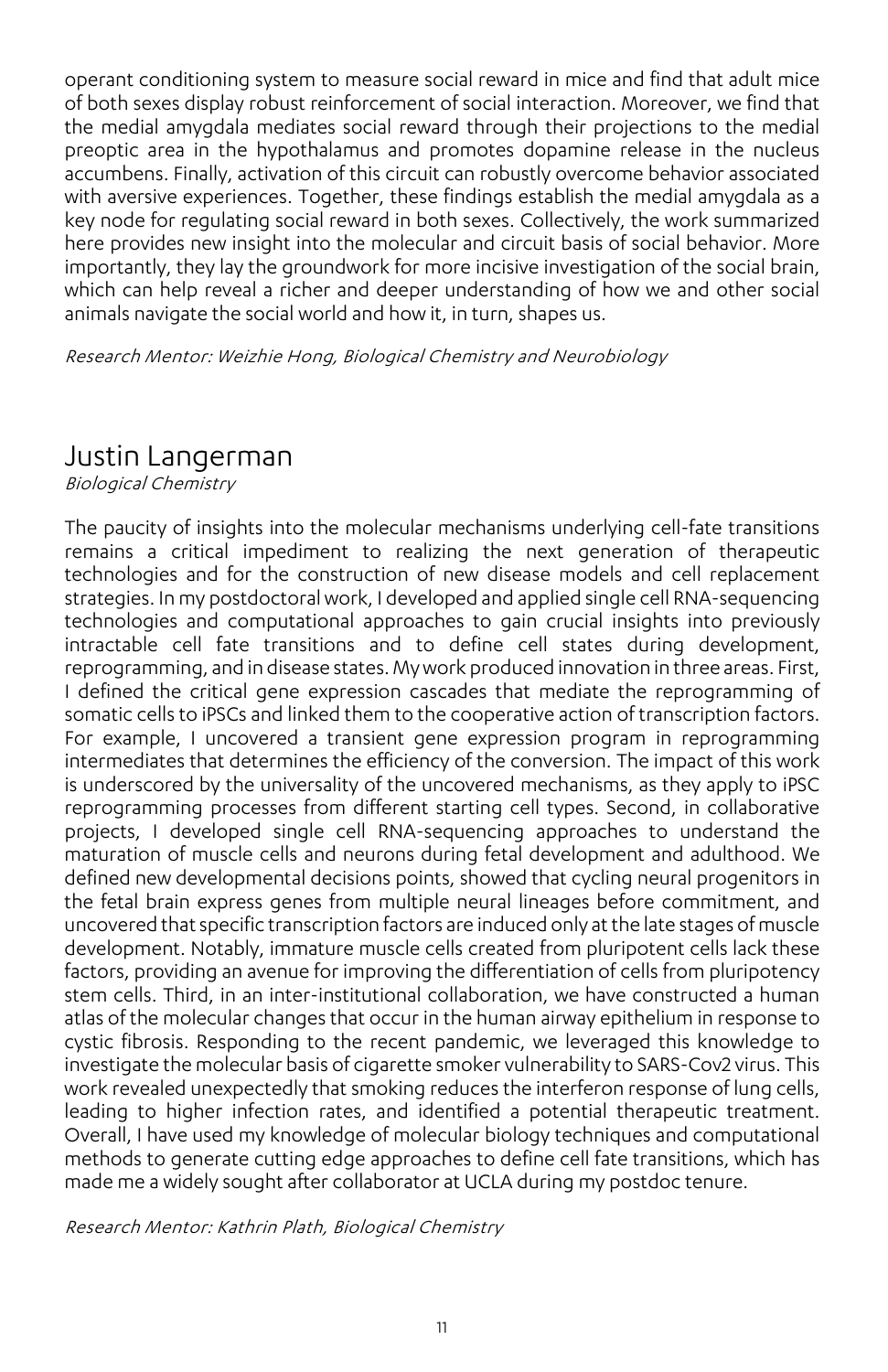### Anne Le Goff

Institute of Society and Genetics

Anne Le Goff is a philosopher who has spent her postdoctoral appointment at UCLA embedded in a laboratory investigating epigenetics and stem cell science. She has uniquely combined the insights of philosophy with empirical social science methods of ethnography and interviewing to really understand the emerging science of environmental epigenetics –the study of how toxic exposure, stress, and die impacts gene regulation and therefore development and health of humans and other animals. She observed and analyzed how scientists are looking at the effect of toxicants on germ cells, and the question of the transgenerational transmission of the effects of exposure via epigenetic marks that persist through generations of individuals. This is obviously a topic of enormous public concern, as it so directly affects human reproductive futures. During her postdoctoral training, she developed a strong portfolio of publications analyzing the concepts of epigenetic science, looking at the ethical and social implications of toxicology's turn toward using epigenetic outcomes, and thinking about society's responsibility to future humans in light of the demonstrated impact of manmade chemicals and pollutants on the human germ line and developing fetus and child. Indeed, Dr. Le Goff is now positioned to become a leading bioethicist specializing in issues of germ cells and the germline. Recent advances in transgenerational epigenetics, germ cell biology, and toxicology have unveiled the plasticity of germ cells and their vulnerability to environmental insults. In parallel, germ cells and the germline have become a crucial site of potential intervention with heritable human genome editing and in vitro game to genesis. Despite major public health and ethical implications, germ cells remain understudied and overlooked in the regulation of toxicants, while discussions of germline intervention remain separate. Her work brings together the discussion of our intentional and non-intentional interventions in the germ line in order to draw new attention to germ cells and their intergenerational role. She is a uniquely interdisciplinary scholarwho will help society navigate novel biotechnologies and think through the social impacts of scientific developments.

Research Mentor: Hannah Landecker, Institute of Society and Genetics and Sociology/Patrick Allard, Institute of Society and Genetics

### Mona Moieni

Psychology

Mona has established herself as a productive, interdisciplinary researcher in the fields of social and health psychology, psychoneuroimmunology, and affective science. Her programmatic line of work investigates how psychosocial processes and inflammation– a physiological process implicated in many physical and mental health conditions– interact and influence each other. During her postdoctoral appointment, Mona built on her earlier work examining how experimentally increasing inflammation in humans can lead to social and emotional changes, as well as how there may be sex differences in these effects. As a postdoc, Mona found that in response to experimentally heightened inflammation, females (but not males) show decreased reward-related neural activity, and males (but not females) report lower social status. Her work has highlighted the need to examine nuanced sex differences in how inflammation can impact social responses, which may have important implications for understanding sex disparities in emotional and inflammatory disorders. Simultaneously, Mona has built upon her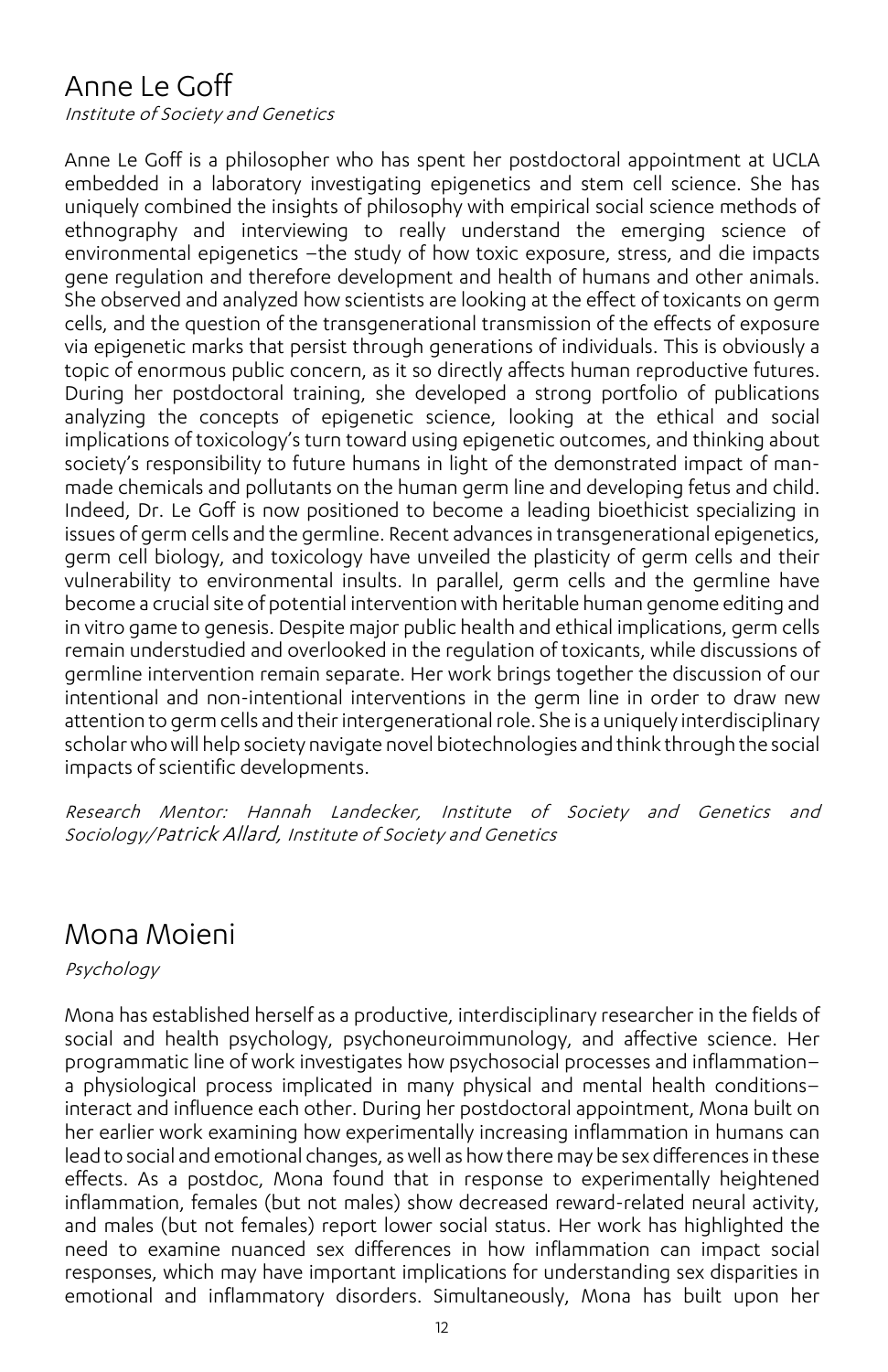predoctoral work by studying the other side of this bi-directional relationship, investigating how interventions that alter feelings of social connection may impact inflammation. This line of work included developing an innovative, low-cost intervention to improve the well-being of older adults by increasing feelings of generativity, or feeling that one is connected and contributing to others, especially younger generations. Her study found that the generativity intervention led to improvements in social, mental, and physical well-being, as well as decreased inflammatory biology; it was also the first study to examine the effects of generativity on inflammation. She is currently re-submitting an R01 proposal to NIA to build on this study by running a larger, well-powered version of the intervention and examining neurocognitive mechanisms underlying benefits of the intervention. This will be the first study to examine neural underpinnings of generativity and will also further pave the way for this accessible intervention to be implemented on a larger scale, which may ultimately have large public health impacts. Altogether, Mona's remarkably productive postdoctoral career has continued her line of innovative, interdisciplinary work investigating how social and inflammatory processes interact, as well as how these relationships are relevant to health, sex, and age.

Research Mentor: Naomi Eisenberger, Psychology

### Erica Pandolfi

Molecular Cell and Developmental Biology

During Erica's postdoctoral research tenure, she has been committed to developing methods of infertility treatment using stem cells. Infertility currently affects ~13% of all couples and brings with it great emotional and psychological distress. With a focus on women's health, Erica is investigating her ability to restore fertility to women with primary ovarian insufficiency (POI), a disease of accelerated menopause. Her research goal is to restore fertility to women with POI by using stem cells to regenerate oocytes. Using human induced pluripotent stem cells (hiPSCs), she is pioneering technology that would allow an oocyte or sperm to be generated from a simple skin cell, regardless of the donor's sex, age, or reproductive health. Erica's research is performed in collaboration with the Infertility Center of St Louis, were a cohort of women with POI have been consented to participate in this study through donation of a skin biopsy. Using this tissue, Erica has executed a project to reprogram the donated somatic cells to hiPSCs, thereby overcoming the existing epigenetic barrier that prevented the infertile women from creating oocytes. To overcome this epigenetic barrier in oocyte formation, she has reprogramed skin tissue from women into hiPSCs lines. These hiPSC lines have each been determined to conform to established pluripotency and self-renewal standards, and are published as resources in Stem Cell Research to make them broadly available to the scientific community. Erica's next goal within the scope of this work was to differentiate the hiPSCs into germline cells. Germline cells are a cell type that eventually becomes sperm and oocytes. Erica has demonstrated her ability to create germ cells from these infertile women, an incredibly exciting feat given that these women are hypothesized as being infertile due to a lack of germ cell formation during development. Her current work investigates further development of germ-cells into oocytes through combination with somatic ovarian cells also generated from hiPSCs. These investigations provide novel research that could lead to methods of eventual fertility restoration. This method of infertility treatment would benefit not only those who are incapable of generating their own gametes, individuals in the LGBTQ+ community.

Research Mentors: Amander Clark, Molecular Cell and Developmental Biology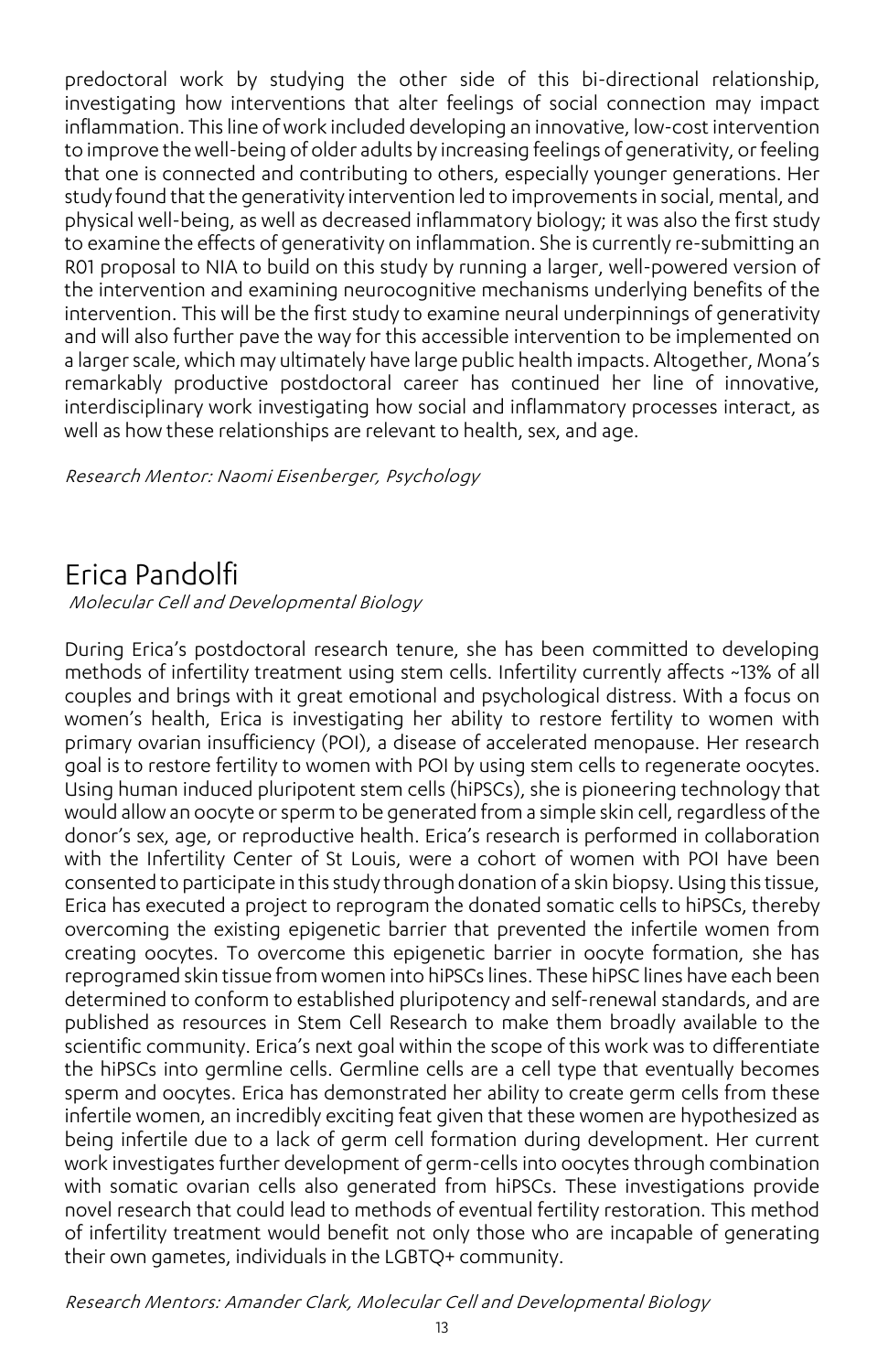### Huan Peng

Chemical and Biomolecular Engineering

The rapid rise of antibiotic resistance among bacterial pathogens has spurred an interest in alternative antibacterial strategies. Bacteriophages (phages) are viruses that target and infect bacterial species. Dr. Peng's research focuses on harnessing phages for treatment of bacterial infections of wounds, and for low-cost, ultrasensitive bacterial detection. Dr. Peng developed phage-nanorod conjugates that can selectively target and kill specific bacterial cells. The phages attach tightly to the targeted bacterial species, and excitation of the gold nanorods by near-infrared light stimulates highly localized release of thermal energy. The resulting heating kills the attached bacterial cells without harming other cells, such as mammalian tissue. Pseudomonas aeruginosa is an important bacterial pathogen on the CDC's list of serious antibiotic resistant threats. In a proof-ofconcept project, phage-nanorods targeting P. aeruginosa effectively eradicated the bacterial biofilm while causing minimal damage to underlying mammalian cells. Light exposure also destroyed the phages, thus mitigating the biosafety concerns and enabling control over dosing. Dr. Peng's current experiments test the phage-nanorods for treating infected wounds in a mouse model. Preliminary results indicate that phagenanorod treatment is effective, and even leads to faster wound healing compared with the standard-of-care, systemic antibiotics. Thus, phage-nanorods are a promising treatment for antibiotic-resistant bacterial infections. Dr. Peng also developed a related method for colorimetric detection of pathogenic bacteria in under 30 minutes, at a reagent cost of <\$1.50 per test. This technology combines the robust binding of phage to bacteria with the optical properties of gold nanoparticles, and can be readily adapted to target different pathogens (including human pathogens Escherichia coli, Pseudomonas aeruginosa and Vibrio cholerae, and the plant pathogen Xanthomonas campestris). The assays work in complex biological samples, such as serum, with high sensitivity and little cross-reactivity, and can be used to rapidly determine the antibiotic susceptibility profile of a bacterial strain. This method is significantly faster than the standard clinical test (culture and sensitivity). In another research direction, Dr. Peng also studies catalytic RNA encapsulated in lipid vesicles, to probe the biophysical nature of RNA-lipid interactions for building simple artificial cells.

Research Mentors: Irene Chan, Chemical and Biomolecular Engineering

### Dale Prentice

Civil and Environmental Engineering

Development of thermodynamic models and databases have been the focus of my research here at UCLA. Through the development of thermodynamic simulations and practices, it is possible to gain a better understanding of solid-liquid interactions. This can be important in developing and improving low-CO2 blended and alternative cementitious systems and optimized mixture designs for brine encapsulation. These cement alternatives have the potential of relieving some of the impact of Portland cement production which contributes 9% of the global anthropogenic CO2emissions released each year. Alongside reducing CO2 emissions, these materials along with other blended cement systems may aid with waste-water brine encapsulation. At the beginning of my placement I developed new thermodynamic models for Mg-Al-[CO32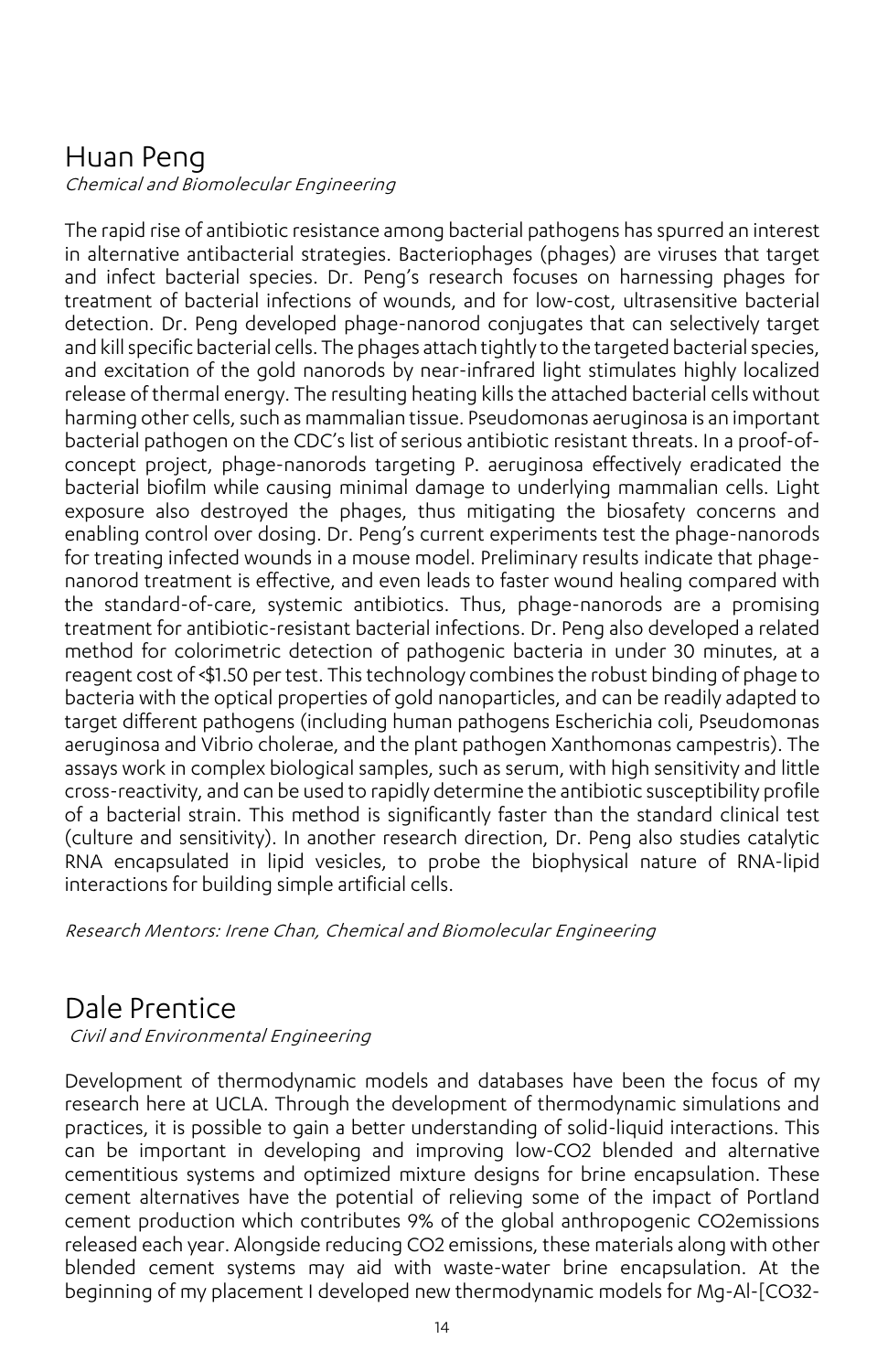,SO42-,OH-] phases which are vital to the development of slag-blended cements or alkali-activated slag systems. These models can also be used with tackling solid (fly ash) and liquid waste streams (highly concentrated brine) as by-products from the coal combustion process. It was integral to understand and predict how these waste-streams interact so that with the use of additives, an effective means of encapsulation can be formed that successfully retains contaminant. This understanding of concentrated brine systems led to the formation of a brine encapsulation toolkit which will be available to members of industry. With this, understanding of waste management can be easily disseminated to a wider audience which was a key component of another project which developed the zeo19 database. This database was developed to improve thermodynamic simulations of zeolite formation, with the emphasis of reducing failures in nuclear waste glasses as zeolite precipitation accelerates glass corrosion. This is extremely important for identifying which glass compositions are more likely to form these secondary phases. These phases would damage and crack the glass leading to the release of radionuclides. In summary, my work is conscious of mitigating the detrimental effects of humans and aims to address these concerns. It is my intention to maintain this vision of my research and in the future, I plan to focus on CO2utilization technologies which also take advantage of solid waste streams.

Research Mentor: Gaurav Sant, Institute of Carbon Management/Civil and Environmental Engineering

#### Alexa Sadier

Ecology and Evolutionary Biology

Understanding the rules that underlie evolution is a long-standing goal in biology. In the past 30 years, progress in genomics, development, modeling, and paleontology has hinted at the existence of evolutionary rules in the generation of animal form. However, because this research has mainly been done on model species such as mouse, flies or emerging models, we still do not have a comprehensive understanding of the mechanisms by which these rules have shaped the incredible diversity of animal that characterize the history of life on earth. To fill this gap, I use the evolutionary adaptations of an ecologically and taxonomically hyperdiverse group, bats, as a natural experiment to investigate the ecological and developmental foundations of the evolution of animal form. During my postdoc, I investigated the evolution of color vision in bats. Before my study, bat color vision was poorly understood despite its importance to the group's success in diverse environmental conditions. I produced an unprecedented dataset incorporating data from the genetics, proteins, and ecology of dozens of bat species. I showed that UV vision has been gained and lost several times in bats by many distinct mechanisms. I further found an association between UV vision and diet. This work provides a text-book example of how traits are gained and lost during the adaptation of species to new environments. In parallel, I developed my own, independent, axis of research in which I am searching for the developmental rules that control the evolution of structures that are repeated in the body, using the incredible variation of bat teeth as a model system. Building on my PhD and postdoc research, I integrated experimental and computational approaches to build a model that explains how developmental processes control the diversity of tooth number and size. Using this system, I am currently investigating how these processes both constrain and facilitate the evolution of form, focusing on the inherent properties of the gene network that controls molar formation. By mixing evolution, ecology and developmental biology, my postdoctoral research has provided critical insights into the rules shaping the evolution of animal form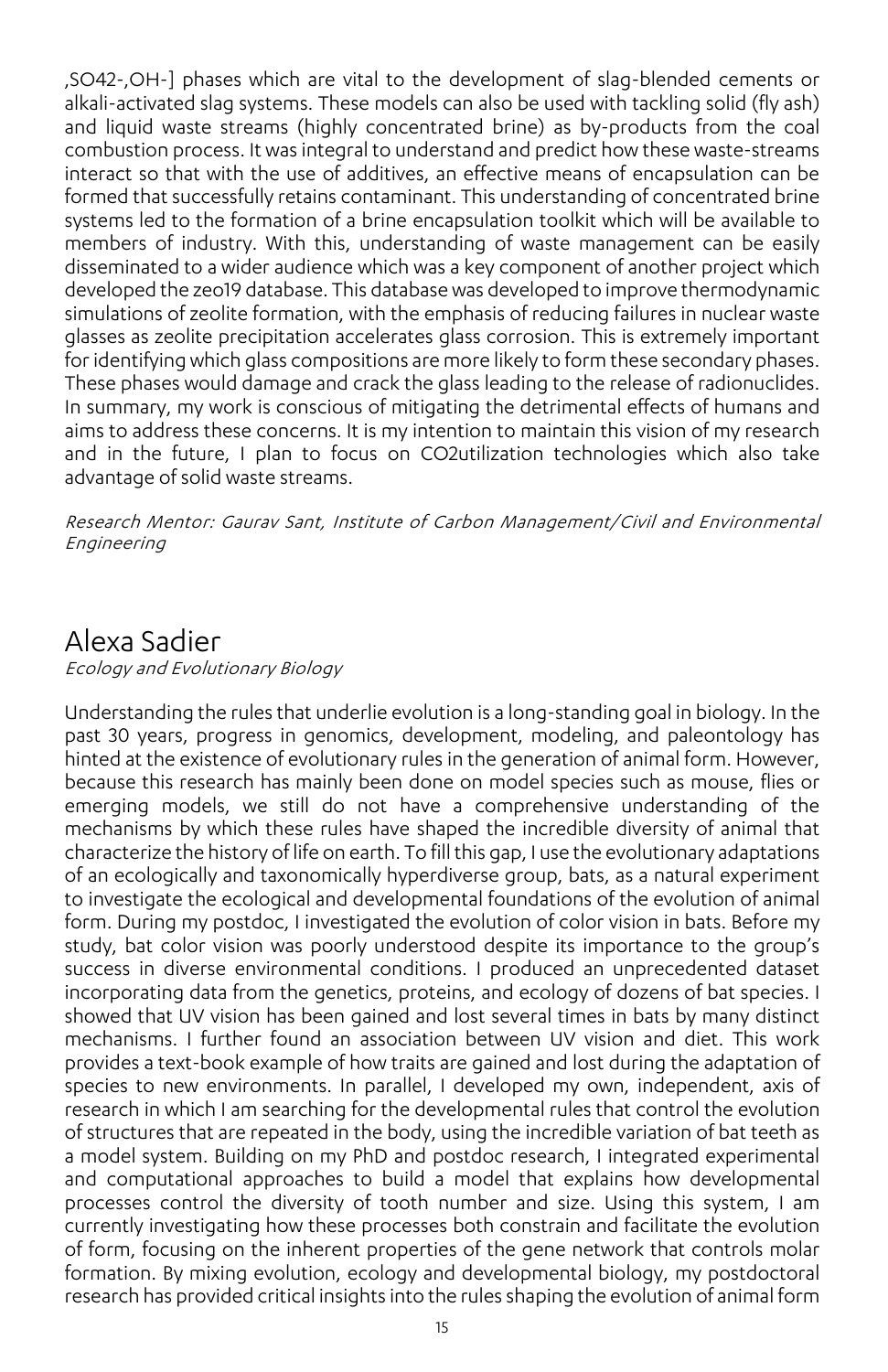and extended the evolutionary synthesis.

Research Mentor: Karen Sears, Ecology and Evolutionary Biology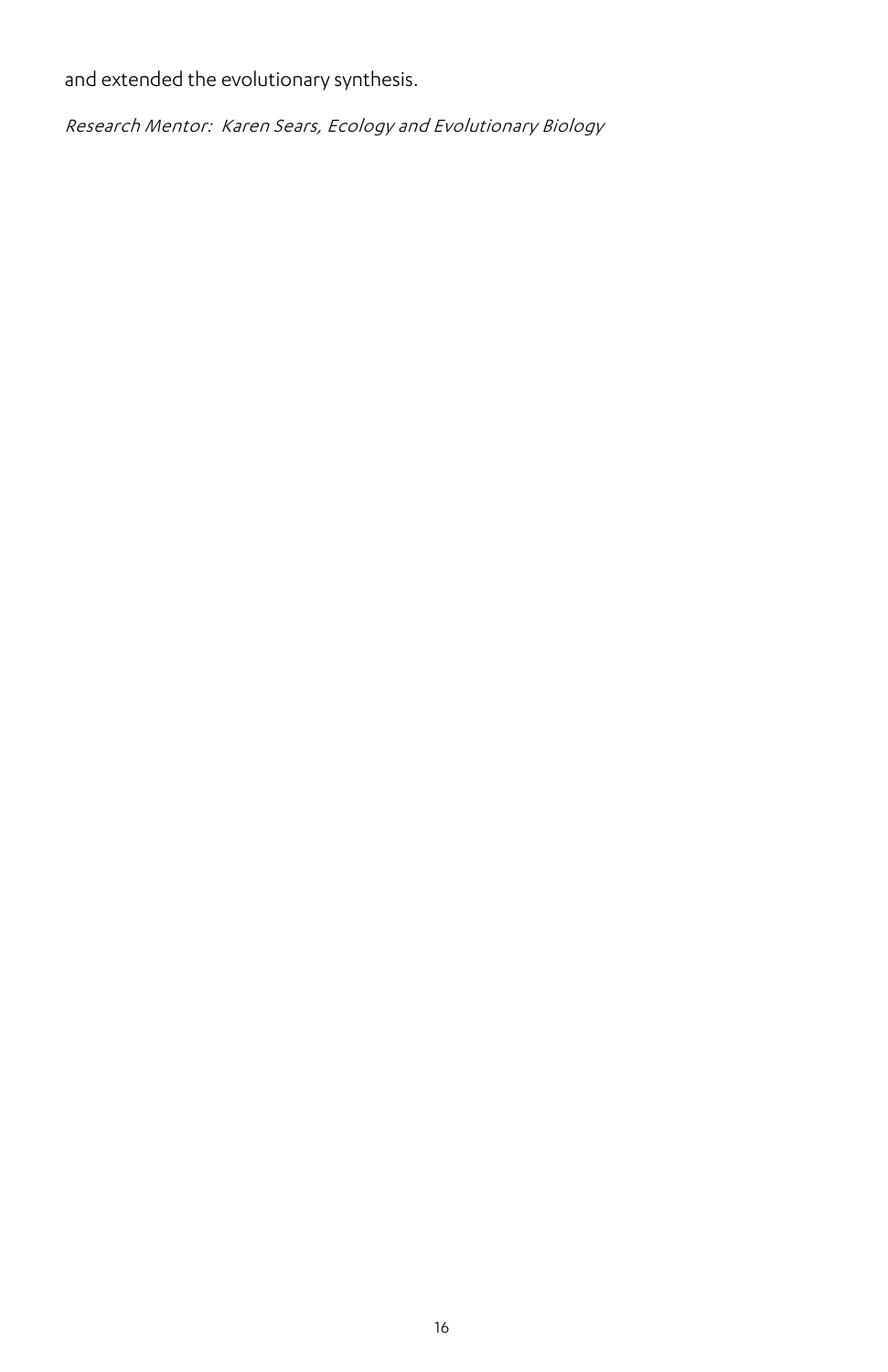# Sandro Satta

Medicine

Dr. Satta was recruited to UCLA following his PhD training in the UK. His diverse training in virology, mechanobiology, and biotechnology has allowed for his seamless transition to pursue research in developing therapeutic targets amidst the COVID-19 pandemic. In collaboration with a cadre of faculty in our UCLA ecosystem, he has developed a rapid-COVID-19-on-a-chip platform to screen the genomic sequences of Severe Acute Respiratory Syndrome Coronavirus 2 (SARS-CoV-2) responsible for over 2million deaths and 107 million infections worldwide. This multi-array microfluidic platform holds promise to identify patient-specific complications from the overwhelming inflammation (cytokine storm) and microvascular thrombosis (blood clots) that afflict more than 30% of critically ill COVID-19 patients. The virus targets the respiratory tract epithelium and enters the host cells by binding to the angiotensin converting enzyme 2(ACE2) surface proteins. Once internalized, the virus completes its cycle by replicating and continuing to infect other cells in the host. To inhibit the viral internalization, Dr. Satta has developed liposome-nanoparticles linked to SARS-CoV-2 spike proteins to elucidate the interaction with the host receptors ACE2. This novel platform was selected as one among 12 US institutions among 750 applications by the American Heart Association Rapid COVID-19 Response in April 2020. In collaboration with Neurology and Bioengineering Departments (Song Li), the productivity of this award has culminated in aco-first author paper in Stroke and a UCLA provisional patent application. Dr. Satta also generated lipidnanoparticles enriched with humanACE2, which has demonstrated a strong inhibitory effect both in-vitro and in-vivo against SARS-CoV-2 internalization in both Human macrophages and transgenic mouse models in collaboration with Dr. Zhou (UCR). In response to the current spike mutations in UK and viral variants in South Africa, he has further demonstrated the genomic sequences of open reading frames (ORFs) ofSARS-CoV-2 that are responsible in triggering the host inflammation and thrombosis. Overall, Dr. Satta is innovative and productive. He has forged collaborations with researchers from both UCLA and UCR to further investigate SARS-CoV-2 infection underlying cardiac conduction and contractile dysfunction; thus, providing a translational basis to quell complications from COVID-19 infection in our high-risk populations.

Research Mentors: Tzung Hsiai, Medicine/Song Li & Changcheng Zhou, Bioengineering and Biomedical Sciences

### Matthias Stangl

Psychiatry and Biobehavioral Sciences

Spatial navigation is a fundamental behavior in both humans and animals, with deficits in navigational functions among the hallmark symptoms of severe neurological disorders such as Alzheimer's disease. Understanding how the human brain supports our ability to keep track of where we are, and how we form a cognitive (mental) map of our environment, is thus of critical importance for the development of therapiesfor patients who are impaired in these functions. Matthias Stangl, UCLA postdoctoral scholar, has made numerous highly impactful scientific discoveries that elucidate the neural mechanisms underlying spatial navigation abilities, and how they may be altered during normal and pathological aging. His work has identified a maladaptive noise signal in the brain that accumulates during navigation, and demonstrates that this noise is a major cause of error that can corrupt computations of location in the aging brain. Most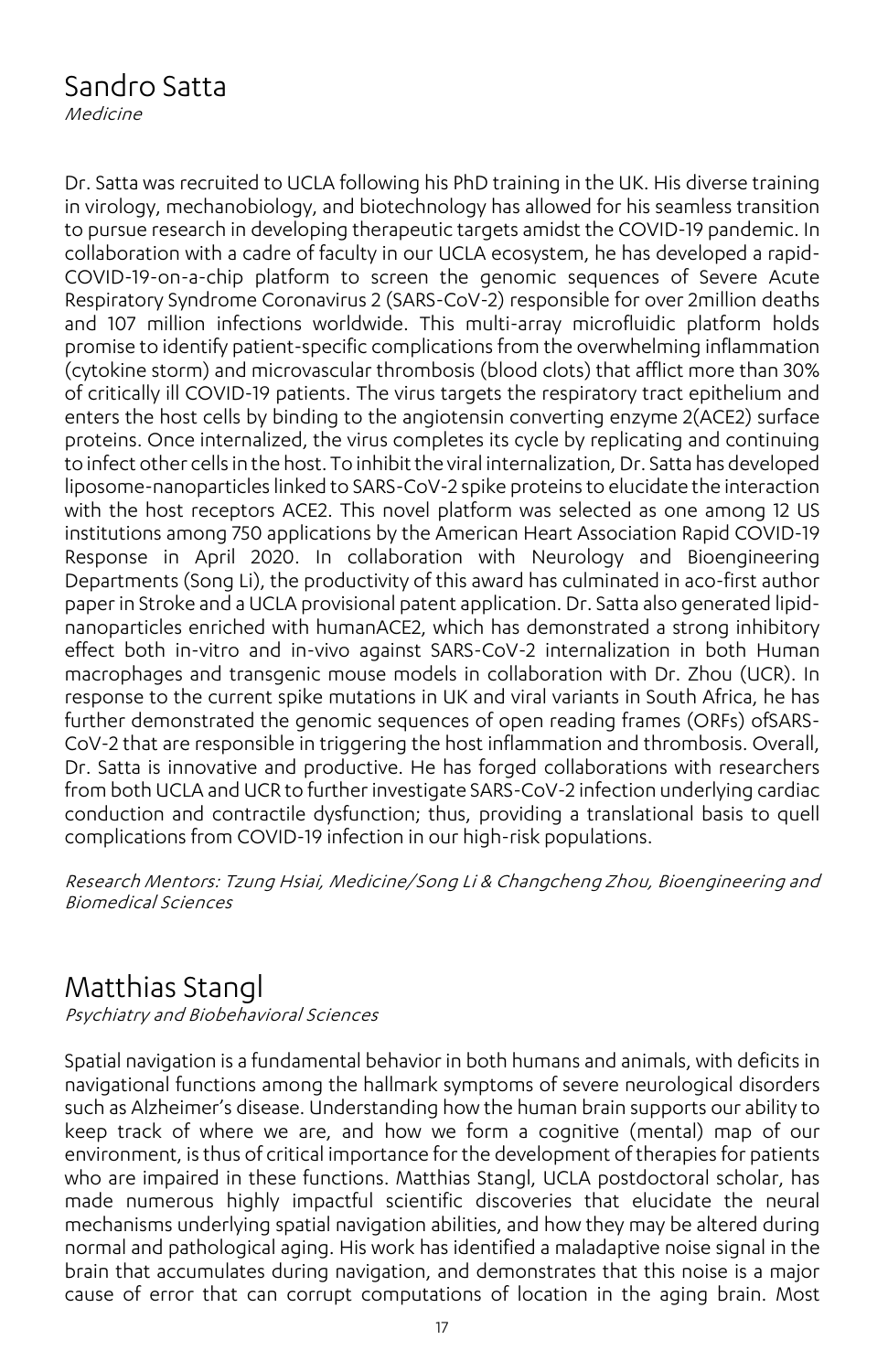recently, as a postdoctoral scholar, he has made a groundbreaking discovery showing an eural mechanism in the human brain that keeps track of other people during social experiences, which received enthusiastic reactions from the scientific community and larger media. In addition to his scientific contributions, he has developed novel software tools to perform complex analyses of spatial representations in neuroimaging data, and shared the details of his technologies via open source publications, which has already led to several high-impact publications by other research groups around the world that use these developed methodologies. His ability to collaborate and support studies beyond his own have led to co-author publications that benefit the entire field, such as the development of a novel platform for deep brain recording and stimulation in humans who have implanted brain electrodes. Moreover, he has established collaborations with the National Aeronautics and Space Administration (NASA) and the European Space Agency (ESA), and serves as a co-investigator on prestigious projects to characterize neurocognitive consequences of space flight in astronauts, and to identify the neurobehavioral risks associated with future exploratory space missions and their mitigation. His work thus far is truly innovative and has opened an entirely new area of scientific investigation in the field of human cognitive neuroscience.

Research Mentor: Nanthia Suthana, Psychiatry and Biobehavioral Sciences

#### Liming Tan

Neurobiology

The central goal of Liming's research is to uncover the molecular, cellular and circuit mechanisms through which experience regulates the assembly and plasticity of neural circuitry. In his early postdoctoral study, using Drosophilaas a model for genetically hardwired circuit assembly, he demonstrated that two interacting families of cell surface proteins, Dprs and DIPs, are novel molecular determinants for the assembly of neural circuits in different layersin the fly visual system, via a series of sophisticated genetic lossand gain-of-function studies. This work and studiesthrough his collaborations with other labs, firmly established that Dpr/DIP protein families act as molecular labels to instruct circuit assembly throughout the Drosophila nervous system. Liming then transitioned to study mechanisms by which experiences shape the structure and function of higherorder cortical circuitry, whose functions emerge and mature through learning in early postnatal life. It is generally accepted that higher-order circuitry is established coarsely by hard-wired mechanisms, and then gradually refined by postnatal experience. By contrast, he discovered that higher-order circuitry is profoundly restructured rather than refined by experience. He showed this using binocular circuitry in the mouse primary visual cortex (V1), a classic model for studying experience-dependent cortical plasticity. By longitudinally tracking functional properties of thousands of individual neurons in juvenile mice, he found that early binocular circuitry is largely dismantled, and visual experience builds a new and better one. He found that V1 comprises a hard-wired circuit laid down by the contralateral eye, and a plastic circuit driven by the ipsilateral eye. Visual experience progressively improves the plastic, ipsilateral circuit and integrates the best of it into the hardwired, contralateral circuit on a rolling basis. This select iveintegration fundamentally alters the structure and function of the higherorder, binocular circuitry in V1.In parallel to functional studies, Liming collaborated with Sarah Cheng, a graduate student, on single-cell RNA-seq, and identified hard-wired and experience-dependent cell types in V1(manuscript in preparation). He is working on integrating functional imaging, circuit tracing, and spatial transcriptomics in to a comprehensive understanding of how genetics and experiences interact to establish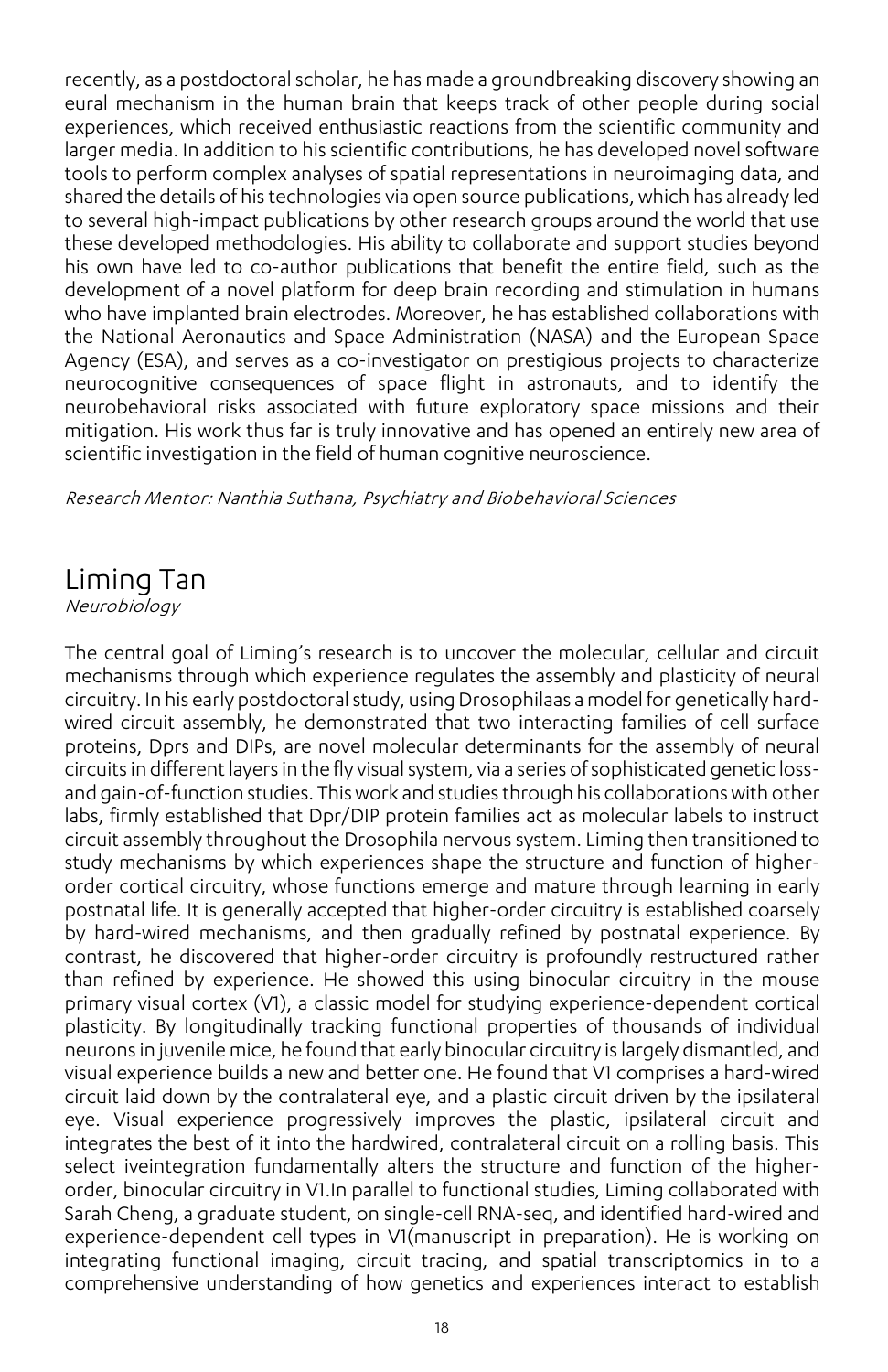functional higher-order cortical circuitry.

Research Mentor: Joshua Trachtenberg, Neurobiology

# Christina Termini

Orthopedic Surgery

Dr. Termini's postdoctoral research has focused on understanding the basic mechanisms that regulate adult blood stem cells, also known as hematopoietic stem cells (HSCs). HSC transplants are used in the curative treatment of tens of thousands of patients with immune disorders, leukemias, bone marrow failure diseases and solid tumors annually. As such, Dr. Termini's research findings are highly significant in the realm of regenerative medicine. Dr. Termini has taken a bold approach to address her research question by studying a class of molecules largely neglected in her field primarily due to the difficulty associated with studying their function. In doing so, she discovered and carefully investigated a novel population of HSCs with remarkable regenerative properties. Using highly sensitive and technically challenging stem cell transplantation assays, Dr. Termini demonstrated Syndecan-2 expressing HSCs outperform well-established HSC populations, providing compelling evidence challenging the current paradigm in the field regarding the molecular characteristics of HSCs. Using RNA sequence analysis, she demonstrated the population of HSCs she discovered expresses unique genetic signatures compared to conventionally identified HSCs. She then used a lentiviral knockdown approach to analyze how Syndecan-2 regulates HSC function, demonstrating Syndecan-2 regulates HSC maintenance and self-renewal in vivo through alterations in cell proliferation. As Dr. Termini is a multidisciplinary researcher, she next employed an imaginative approach using super-resolution microscopy to visualize how Syndecan-2 regulates hematopoietic cells with nanoscale precision. She has designed a novel protocol to immobilize HSCs for their visualization using Stimulated Triggered Emission Depletion microscopy. This inventive approach has allowed her to apply quantitative algorithms to demonstrate how Syndecan-2 supports molecular-scale receptor organization to sustain favorable hematopoietic signaling, clarifying processes previously indiscernible by conventional microscopy techniques. In summary, Dr. Termini has discovered a novel population of HSCs and identified a new role for Syndecan-2 in stem cell maintenance, which is a significant conceptual advance in the fields of hematopoiesis, stem cell biology and glycobiology and has potential therapeutic applications for regenerative medicine and cancer therapeutics. Her work has the potential to make bone marrow transplants more efficient and ultimately, accelerate patient recovery and improve outcomes.

Research Mentors: Karen Lyons, Orthopedic Surgery

# Davis Yuri Torrejon Castro

Medicine

Anti-PD-1/PD-L1 antibodies are changing the landscape of cancer therapy. It restores antitumor immune responses, stimulating T cells to attack cancer cells in many types of cancer. However, a major challenge with this approach is resistance to therapy. Dr. Torrejon made relevant key contributions in this area. First, Dr. Torrejon discovered how to overcome resistance to cancer immunotherapy by modeling disruptions in genes involved in the interferon-gamma receptor and antigen presentation pathways. He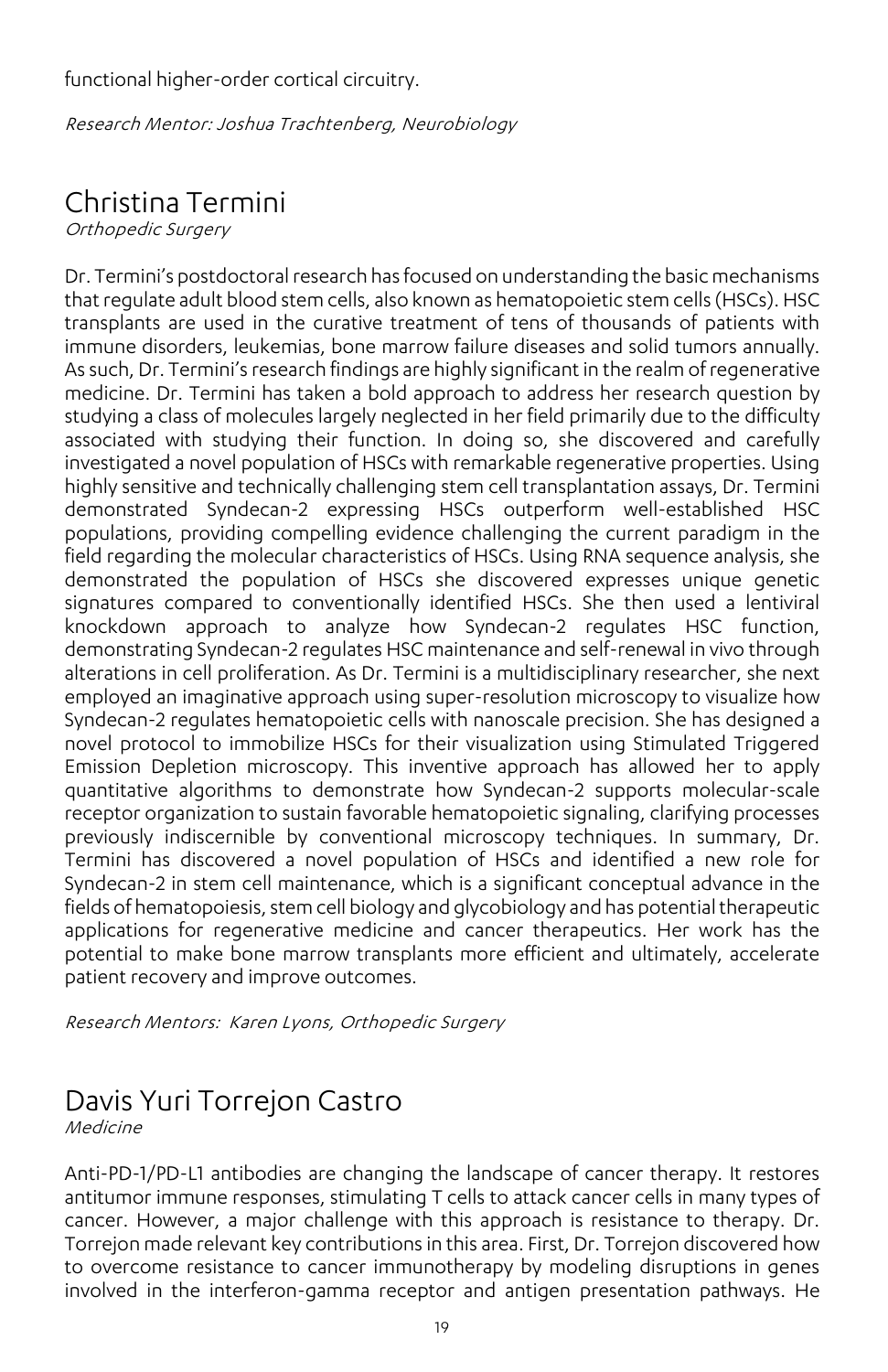developed previously unknown mechanisms in the biology of tumor cell resistance; in particular, how JAK1, JAK2 and B2M gene disruptions led to resistance to immunotherapy. He utilized CRISPR/Cas9 genome editing and he originally created these genetic acquired resistant models of human melanoma and mouse cell lines. This allowed for the design of combination therapies to overcome genetic immunotherapy resistance. This work has significant clinical implications for cancer immunotherapy. In fact, Dr. Torrejon's combinatorial therapies are using in clinical trials for patients who did not respond to anti-PD-1 therapy. Second, Dr. Torrejon was instrumental in demonstrating that genetic and pharmacological inhibition of the oncogene PAK4 overcomes resistance to anti-PD-1 therapy in preclinical models, thereby providing a novel therapeutic target in aggressive types of cancer. High PAK4 expression was correlated with low T cell and dendritic cell infiltration and lack of response to anti-PD-1therapy, which was shown to be reversed with PAK4 inhibition. The results from this study shed light into a new mechanism of resistance to checkpoint blockade therapy, and more notably, offered a novel treatment strategy to increase the percentage of patients that respond to immunotherapies. Third, Dr. Torrejon has made many important collaborations. His preclinical models were key to guide other innovative combinations likeBO-112(TLR3 agonist) to target JAK1 resistance. And he developed mouse models to understand the WNT signaling and the role of CD4 T cells in the response to anti-PD-1 therapies. In sum, Dr. Torrejon has made original and profound contributions to Cancer

Research Mentor: Antonio Ribas, Medicine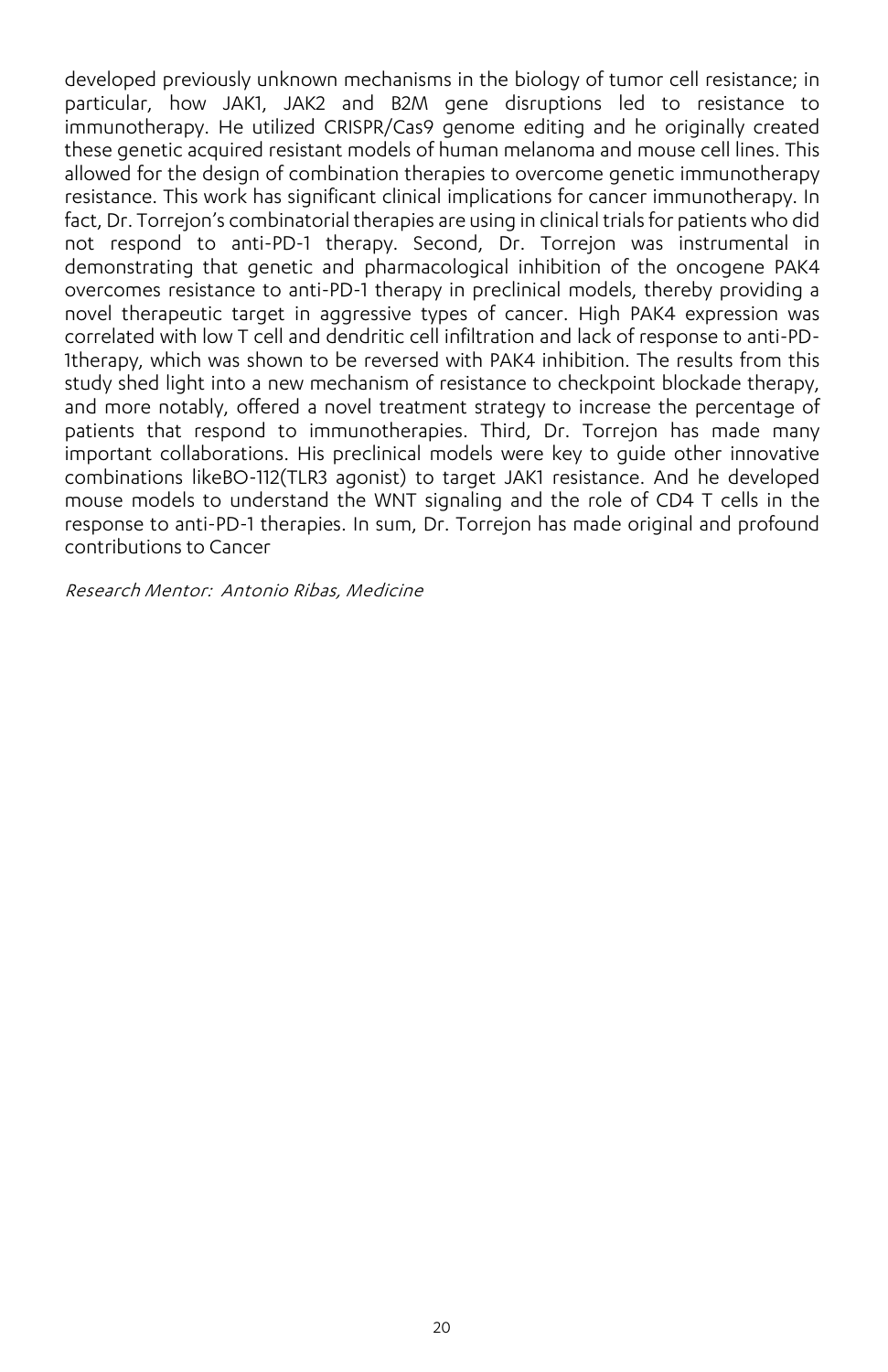### Aneta Turlik

**Chemistry** 

Aneta Turlik has applied computational methods to solve problems in synthetic chemistry, and to guide experimental advances. Her work has led to the understanding of chemistry done by groups all over the world. She is becoming a world leader in the theoretical investigation of chemical reactions used in organic synthesis. Dr. Turlik's PhD is in experimental synthetic chemistry, but at UCLA she has become an expert in using quantum mechanics to model and understand how reactions occur and why they produce particular products. She has successfully analyzed a variety of reaction mechanisms–the details of how the reactions work – and has predicted new and more effective catalysts. Experimental chemists often develop chemical reactions by trial and error, empirically screening large sets of conditions to achieve efficient transformations. Experimental groups in the United States, France, Ireland, China, and Japan challenged the Houk group with data they did not understand: "here are our results, but we have no idea why the reactions happen this way; can you help us?" Aneta harnessed the tools of quantum mechanics and the vast computational resources available at UCLA and through NSF Supercomputers to model reactions and analyze why specific reactions occur. In each case, she figured out the mechanism of the reaction and why certain stereoisomers (specific 3D arrangements of the atoms) form. These reactions include organometallic catalysis of C–C bond formation, organocatalytic C–C bond formation, and enzyme-catalyzed cycloadditions. Her brilliance and remarkable versatility are demonstrated by her mastery of the three major classes of catalysts used by synthetic chemists. Through these projects, she is elucidating mechanistic insights that are not possible to determine by synthetic means, and is using those insights to predict more selective and more powerful catalysts. Five papers in major chemistry journals on these projects have already been published or submitted, with 4 others in progress, and she also solved a major structural problem for our medical school colleagues, published in a collaborative paper. While becoming the leading postdoctoral fellow in Houk's large group of 30 coworkers, she has also taken on mentorship of younger graduate students and undergraduates.

Research Mentors: Kendall Houk, Chemistry

#### Daniel Velez- Ramirez

Microbiology, Immunology and Molecular Genetics

Dr. Velez‐Ramirez has obtained one of the most detailed proteomes of the eukaryotic flagellum and flagellum subdomains currently available. Moreover, he has done this in African trypanosomes, pathogens of importance to global public health. This accomplishment was made possible by his pioneering work to establish cutting‐edge technologies for proximity proteomics in trypanosomes. Dr. Velez‐Ramirez' work identified proteins of flagellum tip and the axoneme, the functional and structural core of the eukaryotic flagellum, including several proteins unique to trypanosomes. These parasite- specific proteins may explain unique motility of trypanosomes and present novel drug targets. His findings also provide evidence to support the emerging concept that, beyond its function in cell motility, the trypanosome flagellum is a platform for cAMP signaling. cAMP is an important molecule inside cells that converts external signals to internal cellular responses. Thus, cAMP signaling allows cells to sense the environment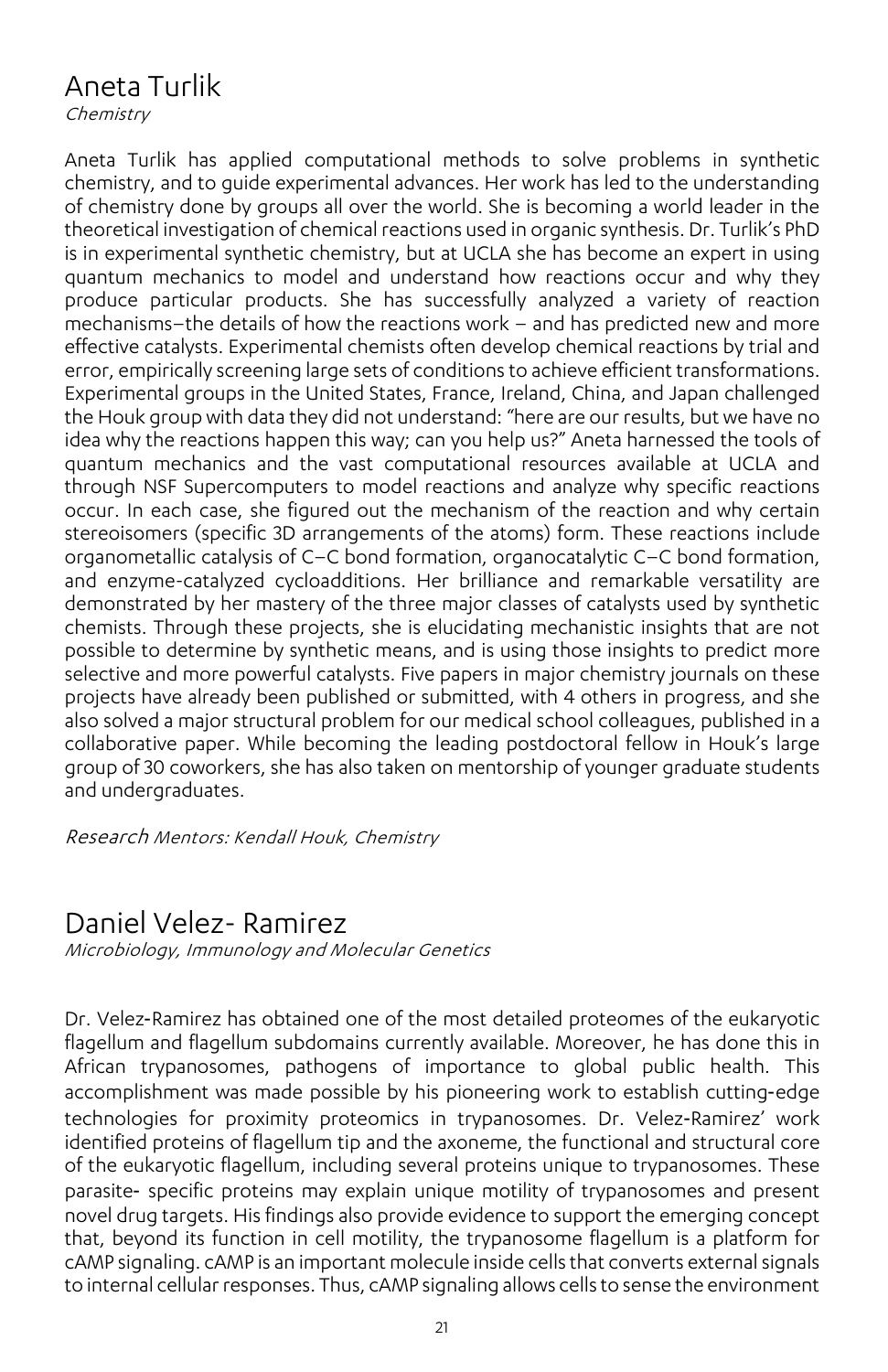and adapt to changing conditions. Working with Trypanosoma brucei, the causative agent of sleeping sickness in humans, and leveraging his expertise in proteomics, Dr. Velez‐Ramirez next developed a platform to demonstrate cAMP‐ dependent changes in the flagellar phosphoproteome. Phosphorylation is a mechanisms of action for cAMP signaling in mammals, but it was not known previously if this was true for trypanosomes. His results illuminate a new way in which T. brucei adapts to its environment and may ultimately lead to the development of better drugs to treat sleeping sickness.As a molecular parasitologist with over a decade of experience working with trypanosomes, Dr. Velez- Ramirez has now initiated studies with Trypanosoma cruzi, the American trypanosome and causative of Chagas disease. T. cruzi infection causes enlargement of the heart, esophagus and colon, being congestive heart failure the main cause of death. Chagas disease is disseminated throughout the American continent and it is increasingly prevalent in the US. Dr. Velez‐Ramirez is studying the role of cAMP in the T. cruzi infection cycle, in which the parasite invades a host cell, differentiates, multiplies, and bursts out to infect more cells. His findings will provide a better understanding of the mechanisms underlying the pathology of Chagas disease in humans.

Research Mentor: Kent Hill, Microbiology, Immunology and Molecular Genetics

### Zhong Wan

Chemistry and Biochemistry

Dr. Zhong Wan primarily focuses on the development and investigation of high-quality heterojunctions with various materials and dimensionalities, and the exploration of the unique transport properties of these novel material platforms. Despite considerable potential of these novel two dimensional (2D) and three dimensional (3D) materials, the fundamental understanding of their charge transport properties are generally lagging behind, largely due to the difficulties of finding a stable material platform, the complicated fabrication process, and forming good electrical contacts to these materials. To this end, Zhong has developed several unique methods using van der Waals (vdW) integration approach, where atomically flat interfaces can be achieved between 2D/2D, 2D/3D, 3D/3Dsystems through vdW bonding, and can be extended to multiple layers forming super lattice structures. The resulting high quality interface shave been demonstrated through different prospects, including electoral transport studies, magneto-optical studies, and structural analyses. Hisstudies have led to the discovery of several newquantum material platforms, and defined general pathwaysto overcome the materials degrading problems during the integration, and achieve high-order vdW superlattices with various material compositions and dimensions for creating highly engineered superlattice structures with unique topography. His research thus allows to tailor the interlayer coupling, dimensionality, chirality as well as the topology of the resulting heterostructure and superlattices, and opens up brand new opportunities for both the fundamental studies and quantum technologies and generate broad excitements among diverse scientific community including materials science, physics, chemistry, and electrical engineering.

Research Mentor: Xiangfend Duan, chemistry and biochemistry

Chenxi Wang Computer Science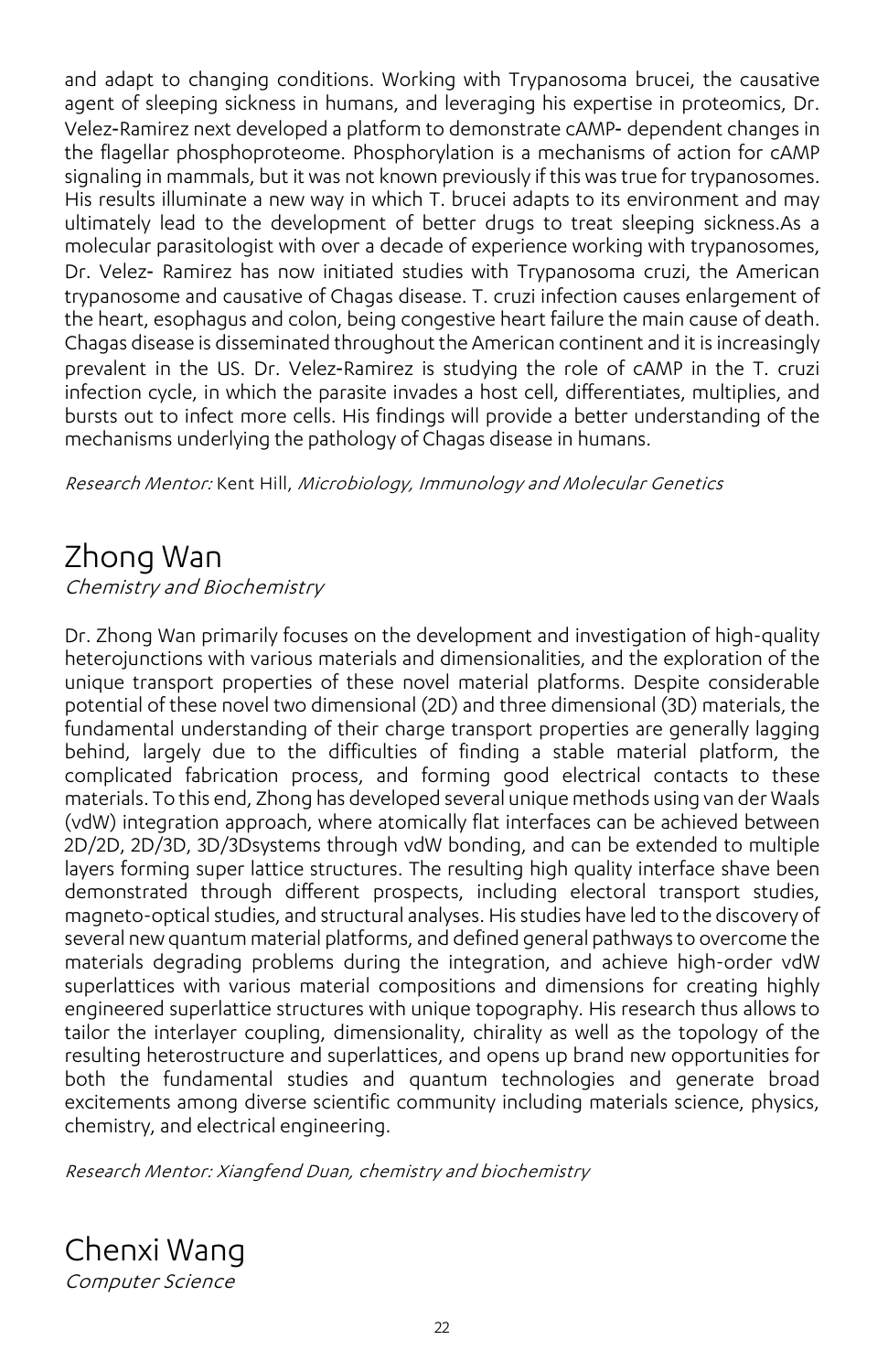My research focuses on next-generation cloud systems. As all enterprises embrace the cloud, there is a pressing need to develop systems that make the cloud (1) more powerful (e.g., scale to many concurrent users and efficiently execute their jobs) and (2) more accessible to domain users (e.g., materials/biology researchers who need large resources to discover new materials/drugs). My work, at the high level, develops such systems. In particular, my research is motivated by a recent trend: heterogeneous hardware (e.g., GPUs, TPUs, non-volatile memory, etc.) comes at an unprecedented speed and cloud providers a rein constant need of incorporating new hardware into platforms. Adopting new hardware requires support from software systems to make the hardware available, performant, and easy to use. My work delivers such support. For example, my work built a performant system for non-volatile memory (NVM), a special type ofmemory that provides persistency, low energy, and large capacity compared with traditional memory (DRAM). However, accessing NVM incurs a much longer latency. I designed a system for a hybrid-memory setting where the system automatically identifies hot/cold data and migrates them between NVM and DRAM. This approach has reduced the energy costs by 52% with only a 1% latency overhead. Since energy consumption translates directly to electricity bills, these results demonstrate our approach can dramatically reduce the monetary costs cloud providers have to pay for their servers, as well as carbon footprint! Another big problem I have been working on is enabling easy hardware adoption in the cloud. In particular, my work focuses on an emerging datacenter architecture called resource disaggregation—resources are segregated based on their types into dedicated pools (such as CPU pool, memory pool, etc.), connected by high-speed network fabrics. Although disaggregation provides many benefits for cloud providers (especially for hardware adoption), it creates an efficiency challenge for applications—if an application needs to frequently access remote resources, it will experience severe performance degradation. I have developed a series of systems that make applications run efficiently, allowing cloud providers to fully enjoy the benefits of disaggregation.

Research Mentors: Harry Xu, Computer Science

# Casey Wong

Anthropology

The nominee has accomplished exemplary research across the fields of Anthropology and Education, and rigorously shared his findings within high impact academic forums. Notably, his work has also directly impacted teacher preparation programs and the lives of students by supporting new ways of teaching and learning for social justice. Funded by a prestigious Lyle Spencer Foundation Grant, he's conducting innovative research that blends multiple lenses of educational linguistics, cultural anthropology and Black Feminism to examine how students are provided opportunities to engage in authentic learning experiences that sustain their cultures, languages and communities (i.e. teaching that aims to "sustain" cultures, languages and communities is known as "culturally sustaining pedagogy"). Emerging from his critical reflections on what constitutes "high quality" investigations of learning, he completed a review of research in education within one of the most prestigious journals in the field. He synthesized how educational researchers of color have creatively gathered, interpreted and shared educational knowledge, and theorized how the field of education might more broadly integrate these understandings to conduct research that advances educational justice for communities of color. Relatedly, he collaborated with H. Samy Alim and Django Paris to complete a chapter on culturally sustaining pedagogies within a high profile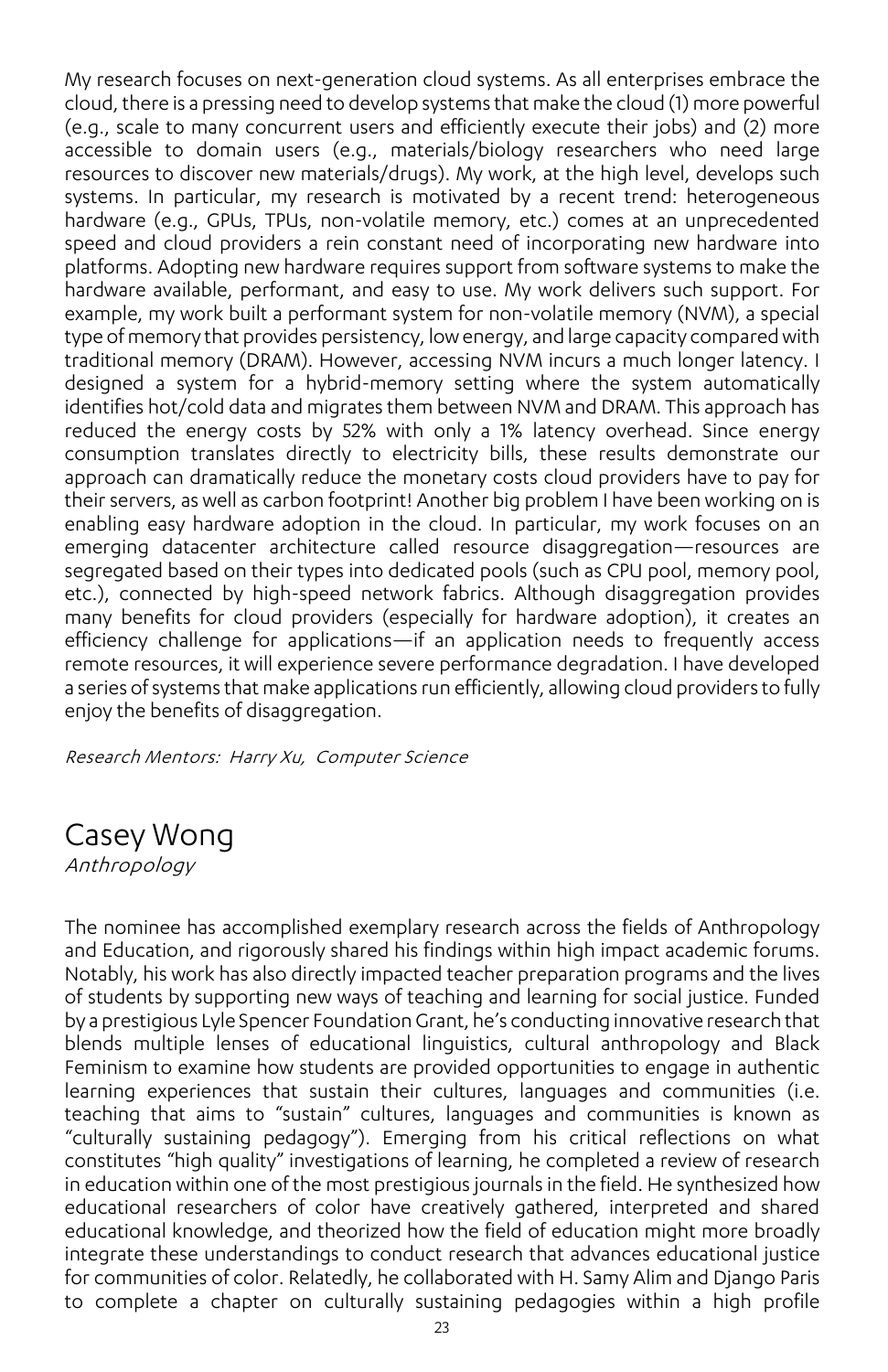handbook on the cultural foundations of learning, as well as received acceptance of an article on anti-Black racism in schooling in another top journal in the field (i.e. Educational Researcher). Hisresearch in the Department of Anthropology built upon his postdoctoral agenda in the Graduate School of Education, where he served as the lead postdoctoral scholar on the Center for the Transformation of School's Juvenile Justice and Multi-Tiered System of Supports (MTSS) projects. In partnership with the Los Angeles County Office of Education, he led a team of researchers in completing a report assessing the impact of a new model of learning designed to improve educational conditions within LA County juvenile probation camps. Based upon data collection in schools across California, he also presented his findings and made recommendations to the Orange County Department of Education on how to transform schooling to address disproportionalities in school discipline through MTSS.

Research Mentors: H. Samy Alim, Anthropology

### Shuwang Wu

Materials Science and Engineering

By understanding fundamental science in water and water-polymer interactions, waterladen hydrogel materials and anti-icing materials have been advanced. Hydrogels are crosslinked polymeric materials with high water content. They have wide applications in soft robotics, tissue engineering, implantable electronics, etc., but often require sophisticatedly tailoring the hydrogel mechanical properties to meet specific demands. For example, soft robotics necessitates tough hydrogels. We have developed a super hydrogel, which for the first time owns the similar structural complexity of natural tendon and even surpass tendon and commercial tough elastomers. The hydrogel exhibits extraordinary mechanical properties, 102-103 higher than current gels and 10-time tougher than the natural tendon. This work is a milestone in hydrogel and soft materials. Meanwhile, we have uncovered a fundamentally new principle to tune the hydrogel stiffness in a broad range, covering the stiffness of all soft tissues in human body. Such stiffness variable hydrogels can satisfy the demands of stem cell culturing and be in-situ altered for neuron probes to be hard when inserted and become as soft as brain tissue. This strategy presents a universal platform for broad applications from biomedical materials to wearable electronics. Furthermore, we proposed a strategy for rapid and scalable fabrication of ultra-stretchable, anti-freezing conductive gels. The gels can be stretched 15 times and remains high conductive at the temperature as lower as -50 oC. These results have been accepted by Nature, Advanced Materials, and EcoMat. Ice accumulation causes serious problems in our daily life. The daunting challenges in ice prevention and removal call for novel efficient anti-icing strategies. We proposed a lowcost, high-efficiency super hydrophobic photo thermal surface, uniquely based on inexpensive commonly seen candle soot. Upon sunlight illumination, the surface temperature can increase by 53 °C, so that no ice can form at environmental temperatures as low as −50 °C. The surface can also self-clean, which further enhances its effectiveness by removing dust and contaminants which absorb and scatter sunlight. It shows great potential and broad impacts owing to its anti-icing ability at a record low temperature, inexpensive component materials, simplicity, eco-friendliness, and high energy efficiency. The relevant results have been published on PNAS.

Research Mentors: Ximin He, Materials and Engineering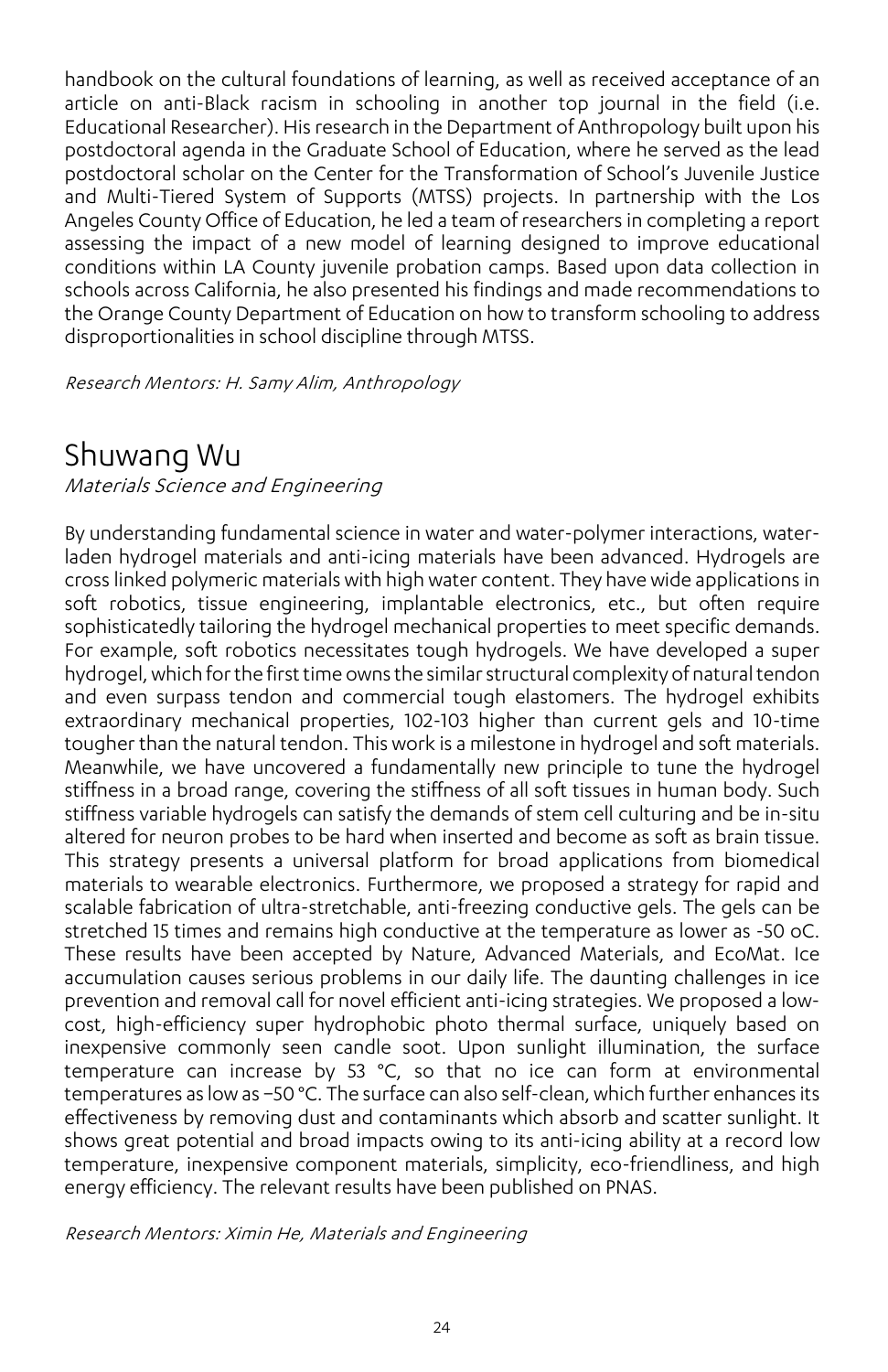# Chi-An Yeh

Mechanical and Aerospace Engineering

The designs of modern-era aerodynamics are facing unseen challenges from those in the past. Human exploration of Mars, as one of the biggest challenges for the next decade, exploits air vehicles designed for a completely different operational regime from that on Earth. The development of personalized urban flights, which is revolutionizing urban transportation and logistics, requires transcendent flight capability with gust rejection and highly agile yet safe maneuvers. These new requirements for new operational regimes and unsteady operational environments have shifted the paradigm of aerodynamic analyses. In addition to controlling the vehicles, aerodynamicists need to consider the control of flow around them to meet the new performance requirements. In the Department of Mechanical and Aerospace Engineering at UCLA, Dr. Yeh's postdoctoral research focuses on innovative flow control technologies. In this multidisciplinary research field, he dedicates his efforts to the intersection of fluid mechanics, data science, and network science. With the creative combinations of these novel toolsets, he has developed flow control strategies forum steady aerodynamic applications. His flow control techniques improve operational safety of air vehicles by suppressing wing stall, which accounts for almost 25% of all fatal flying accidents. They are also developed to reduce drag and enhance fuel efficiency that translates to billions of dollars of savings in fuel cost, reduced carbon emission and cleaner air. These techniques are critically needed for the development of urban flights to revolutionize future transportation. Dr. Yeh's research relies on computational methods that are known to be prohibitively expensive for aerodynamic problems. To make flow control realizable, he developed algorithms based on data science to relief the computational cost of theoretical and numerical analyses to help understand dynamical properties of fluid-flow systems.1He also innovatively combined network science with flow control analysis to tame turbulence, which is recognized as the last unsolved problem in classical physics.2He forged collaboration with researchers from the Air Force to develop a flowcontrol design guideline for suppressing flow separation.3He also worked with scholars from Japan to study transonic buffet phenomenon that must be avoided during Martian flights.

Research Mentors: Kunihiko Taira, Mechanical and Aerospace Engineering

# Shu Zhang

Physics and Astronomy

Shu Zhang has conducted original research on several topics in the field of magnetism since she started her postdoc at UCLA in September 2019. Her work focuses on the fundamental understanding of unconventional transport phenomena in magnetic insulators and semimetals, as well as their potential applications in the next-generation spintronic devices for information transmission and processing. One of the key objectives of Shu's research is to study the transport of topological spin textures, which are excitations generally existing in magnets and are promising candidates for information carriers due to their topological stability. In a series of independent and collaborative work, she has demonstrated the theoretical principles in designing a few application schemes based on the hydrodynamic transport of magnetic domain walls, vortices and hedgehogs. Specific projects involve implementing an all-spin hardware platform for neuromorphic computing in a network of quasi-one-dimensional antiferromagnets, performing clean energy storage with a magnet-metal hetero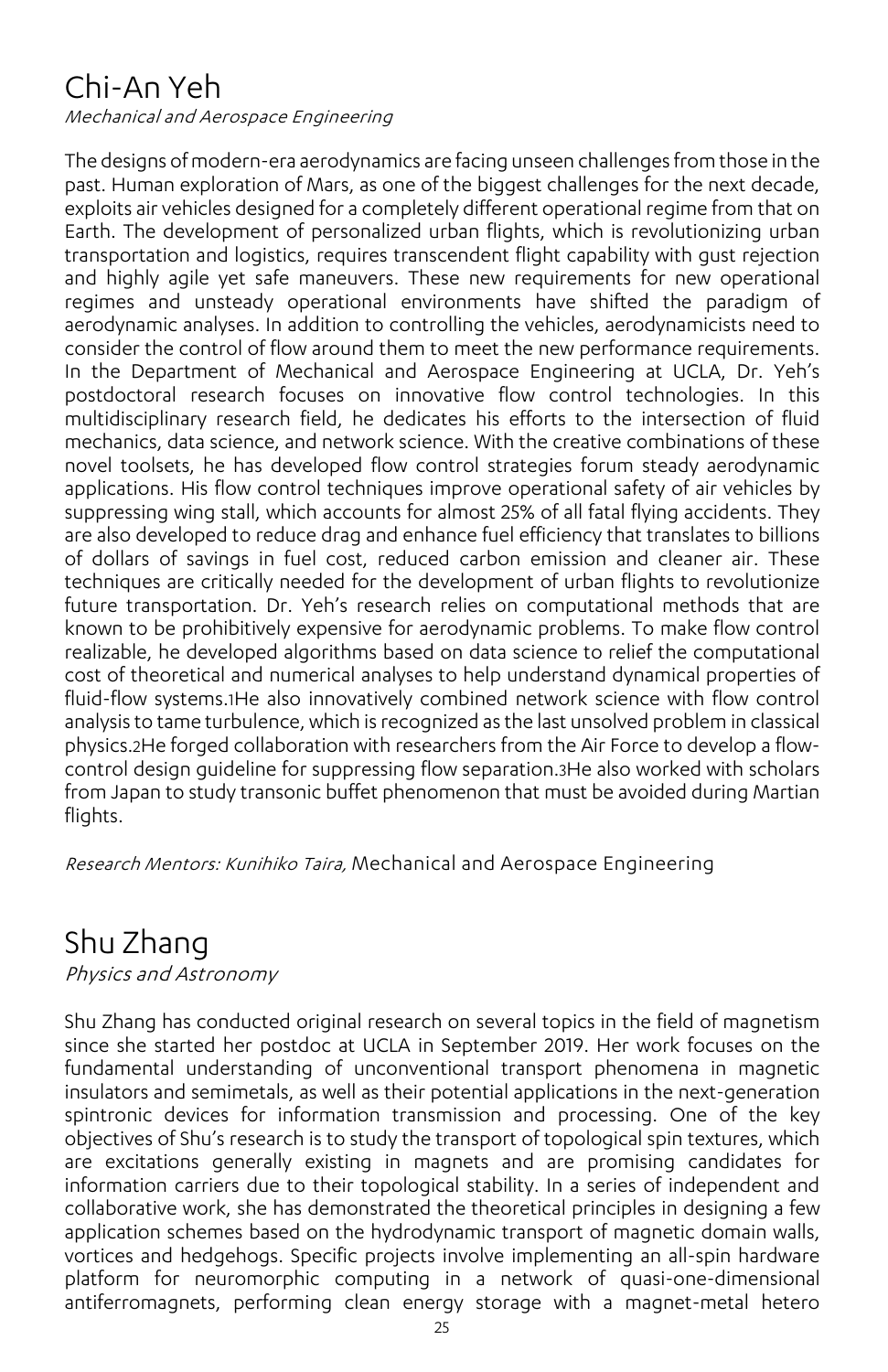structure, and achieving generic non-local transport in three-dimensional magnets. Another direction of Shu's research aims to provide theoretical models and predictions for magnetic noise spectroscopy to detect the transport of spin degree of freedom in magnetic insulators and pseudo-spin in magnetic topological semimetals. The models enable the extraction of crucial transport parameters, such as the diffusion constant, from a non-invasive measurement of magnetic materials. Previously, the transport study of topological semimetals largely relies on second-order ejects under external perturbations. The modeling of the magnetic noise provides a direct access to their intrinsic equilibrium properties for the understanding of the topology related transport. In addition, Shu has been looking into the dissipative aspects of spin dynamics, revealing the microscopic origin of damping ejects on spin precession and the damping-induced nonequilibrium phenomena in collective excitations of interacting spin systems.

Research Mentors: Yaroslav Tserkovnyak, Physics and Astronomy

# Wenyang Zhang

Civil and Environmental Engineering

Dr. Zhang's expertise is in the field of earthquake engineering and structural mechanics. He has been working on advanced numerical modeling and simulation of soil-structure systems for several years. Specifically, he has been working on soil-structure interaction analysis of civil infrastructures under strong earthquake motions, which is a very challenging task because it requires the interdisciplinary knowledge from many different subjects, such assoil mechanics, structural dynamics and wave propagation. Dr. Zhang has devised various advanced numerical methods to tackle such problems—specifically those that involves oil nonlinearities and complex seismic wave patterns. During the last one and a half years as a postdoctoral scholar at UCLA, Dr. Zhang has not only made great theoretical strides, but also devised tools that facilitate the application of his methods to practical engineering problems. They were employed in several projects funded by the California Department of Transportation (CALTRANS) and the California Energy Commission (CEC). For example, Dr. Zhang's novel methods to quantify soil-structure interaction effects on underground culverts during earthquakes have improved the accuracy of the current design guidelines. Dr. Zhang is currently working on several recently funded projects that involve (i) Seismic fragility development of gas infrastructure, including transmission pipelines and underground storage fields, under full range of seismic hazards (CEC) (ii) performance assessment of natural gas pipelines in areas undergoing subsidence from the withdrawal of water or oil (SoCal Gas), and (iii) development of nonlinear soil constitutive models for soil-structure interaction and wave propagation analyses (Southern California Earthquake Center).

Research Mentors: Ertugrul Taciroglu, Civil and Environmental Engineering

### Zhi Zhang

Integrative Biology and Physiology

Estrogens are potent regulators of energy metabolism. The decline in estrogens during and after menopause in women is associated many changes, including obesity and hot flashes. Estrogen based hormone therapy reduces postmenopausal metabolic syndrome but comes with higher risks of reproductive cancer. Dr. Zhi Zhang's postdoctoral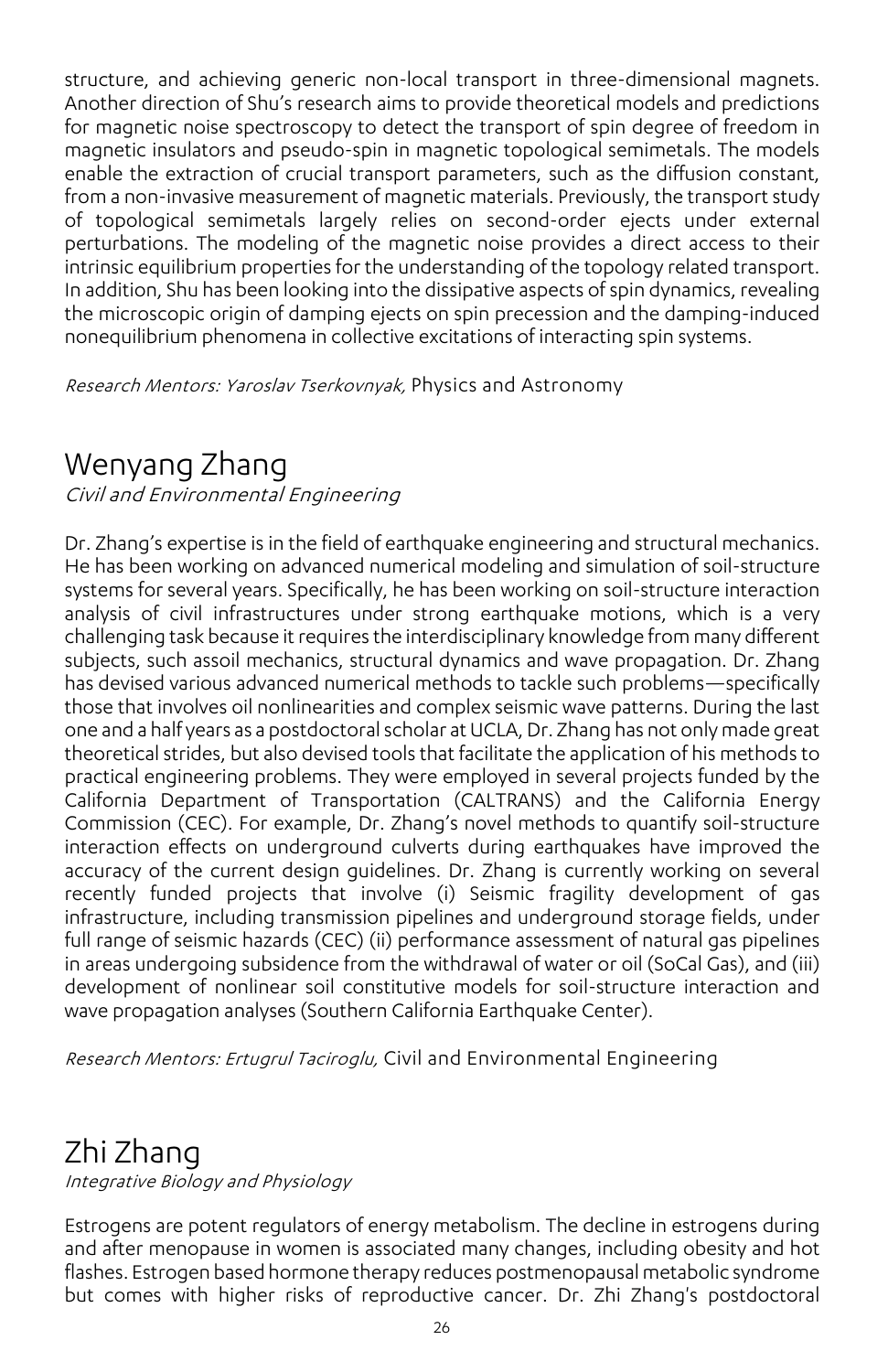research aims to understand the effects of estrogens on the neural circuits that maintain energy and temperature balance. Using loss-of-function (cell ablation) and gain-of function (cell activation) studies, Zhi demonstrated that estrogen sensitive neurons in the medial preoptic area potently regulate body temperature. These neurons coordinate heat production from brown adipose tissue and heat loss from the tail. The results point to a novel site and neuronal population that could mediate the effects of estrogens on heat dissipation. This new link will help us understand how changes in estrogen signaling contribute to hot flashes. In addition, Zhi demonstrated that estrogen-sensitive neurons in this region may contribute to the coordination of torpor, an extreme hypometabolic state observed in mice and other species. Activating neurons that express estrogen receptor alpha induced a dramatic decrease in basal metabolic rate and core temperature, an impressive drop of 7-10 degrees Celsius. Zhi also showed that these neurons show higher activity during natural torpor. This finding is exciting because it identifies the neurons that can trigger torpor in mice. If these neurons exist in other species, including humans, this ability to induce a deep, persistent, and repeatable state of hypothermia and hypometabolism may aid in the treatment of brain injury, stroke, or cardiac arrest. In addition, in a side project Zhi found that tamoxifen, an estrogen receptor modulator for treatment of breast cancer, alters mouse thermoregulation in ways that are consistent with hot flashes in humans (changes in heat dissipation and core temperature) and that these changes require estrogen receptor alpha in the hypothalamus. This study not only provides novel molecular targets for development of adjuvant drugs for chemotherapy, but also makes important advances in our understanding of how cancer therapy may affect quality of life in breast cancer patients and survivors.

Research Mentors: Stephanie Correa, Integrative Biology and Physiology

### Zipeng Zhao

Materials Science and Engineering

Hydrogen as a renewable energy source attracts widespread attention and intense research interests. Zipeng's postdoctoral work is focused on developing, scale-up, and device application of electrocatalysts needed for hydrogen fuel cell and hydrogen generation through electrocatalysis. Development of Catalyst- Zipeng's research demonstrated that the stability and activity of the highly active platinum-nickel (PtNi) alloy nanocatalyst can be significantly improved by introducing a third element, either via dope molybdenum on the surface or alloying with copper. Furthermore, Zipeng's work revealed that the role ofthe third element is mainly tuning the platinum distribution on the surface of the ternary element system (Matter, 2019, 1, 1567; Nano Lett., 2018, 2, 798). Meanwhile, Zipeng's work demonstrated that surface engineered PtNi catalyst can achieve the activity record for hydrogen generation in alkaline water splitting (J. Am. Chem., Soc., 2018, 140, 9046).Scale-up of Catalyst- In order to move the developed catalyst towards application, Zipeng worked on the laboratory scale-up of the catalysts. Zipeng developed the method of one-pot synthesis of PtNi and PtNiCu catalyst, with catalyst directly grown on carbon support to save processing steps, achieve better catalyst dispersity, and stronger interaction between catalyst and the carbon support. A patent is filed based on this work (WO2020092632A1). Application of Catalystin Device-Further improving the performance of a hydrogen fuel cell is generally limited by the mass transport, which is delivery of gas reactants and removal of produced water. Mass transport is greatly affected by the structure of the catalyst layer, which is mainly composed of carbon support. Thus, Zipeng engineered the carbon support to optimize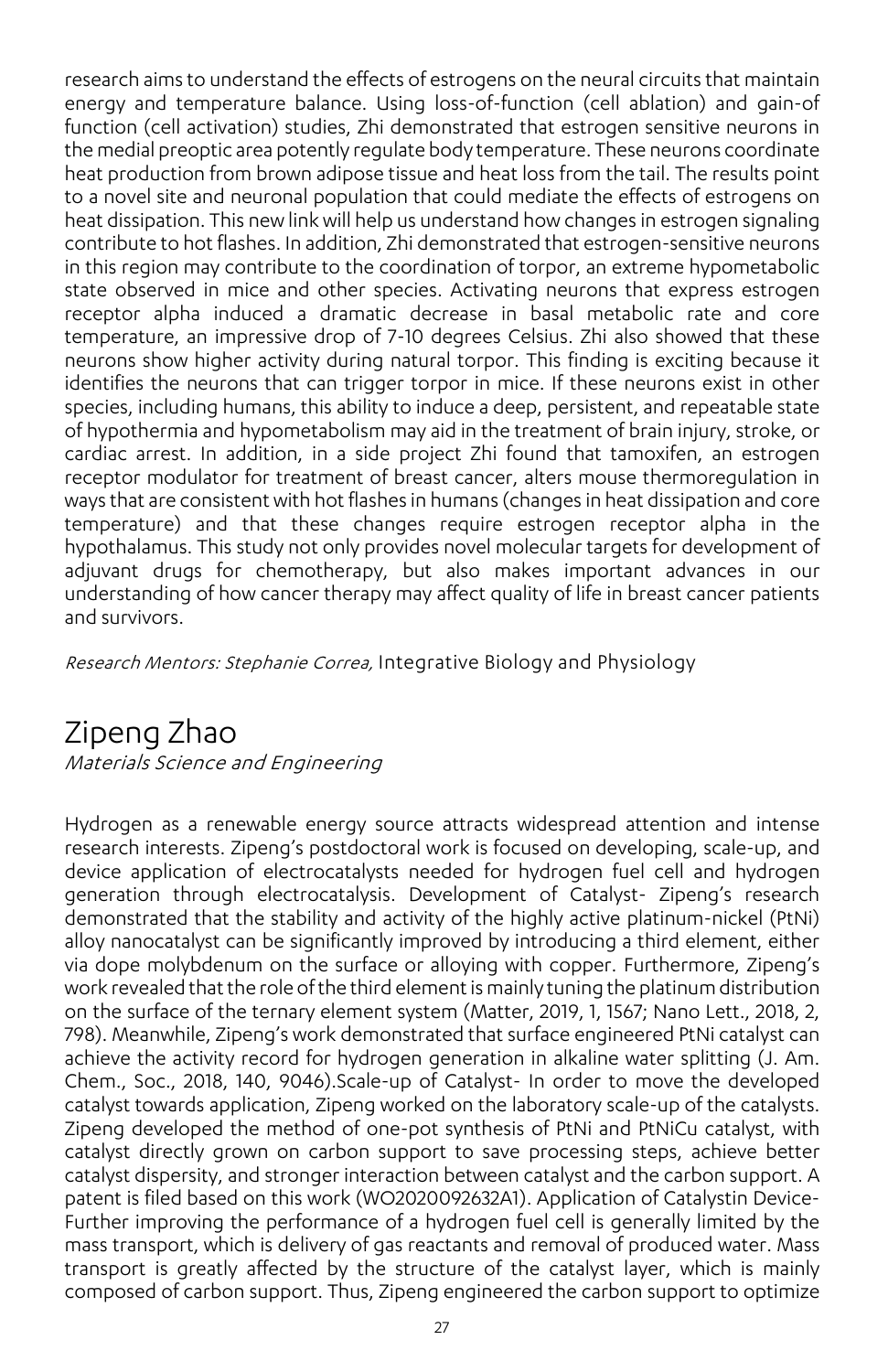the mass transport. As a result, the key performance targets(mass activity, durability, and rated power) set by US DOE, for the first time, are achieved simultaneously(Matter, 2020, 3, 1774).Also, Zipeng was invited to summarized the recent development of Pt-based nanocatalyst for reactions in a fuel cell and provided his perspective on the design of future catalysts in three review articles. And a start-up company is found based on his work and the patent filed to move the catalysts towards implementation.

Research Mentors: Yu Huang, Materials Science and Engineering

# Shanglin Zhou

Neurobiology

Converging evidence suggests that the brain encodes time through dynamically changing patterns of neural activity, including neural sequences, ramping activity, and complex spatiotemporal dynamics. However, the potential computational significance and advantage of these different regimes have remained unaddressed. Dr. Zhou combined large-scale recordings and modeling to compare population dynamics between premotor cortex and striatum in mice performing a two-interval timing task. Conventional decoders revealed that the dynamics within each area encoded time equally well, however, the dynamics in striatum exhibited a higher degree of sequentiality. Analysis of premotor and striatal dynamics, together with a large set of simulated prototypical dynamic regimes, revealed that regimes with higher sequentiality allowed a biologically-constrained artificial downstream network to better read out time. These results suggest that although different strategies exist for encoding time in the brain, neural sequences represent an optimal dynamical regime for enabling downstream areas to read out this information. To further understand how different task structure would shape the strategies and neural dynamics implemented to timing two intervals, Dr. Zhou continued to develop recurrent neural network models (RNN) trained with different tasks: 1, 2-Stimulus task with two transient stimuli signaling different intervals as the behavior described above; 2, 2-Context with a constantly presented context stimuli of different amplitude signaling different intervals. Novel measures of dynamical properties developed by Dr. Zhou revealed that RNN trained with 2-Context applied more scaling dynamics, which endowed it with the ability to better generalize to novel intervals, whereas 2-Stimuls task exhibited more categorical timing. Such trade-off shaped by the task structure and its underlying dynamical and connection structure mechanism shed new light on how the brain processes timing information.

Research Mentors: Dean Buonomano, Neurobiology/ Sotiris Masmanidis, Neurobiology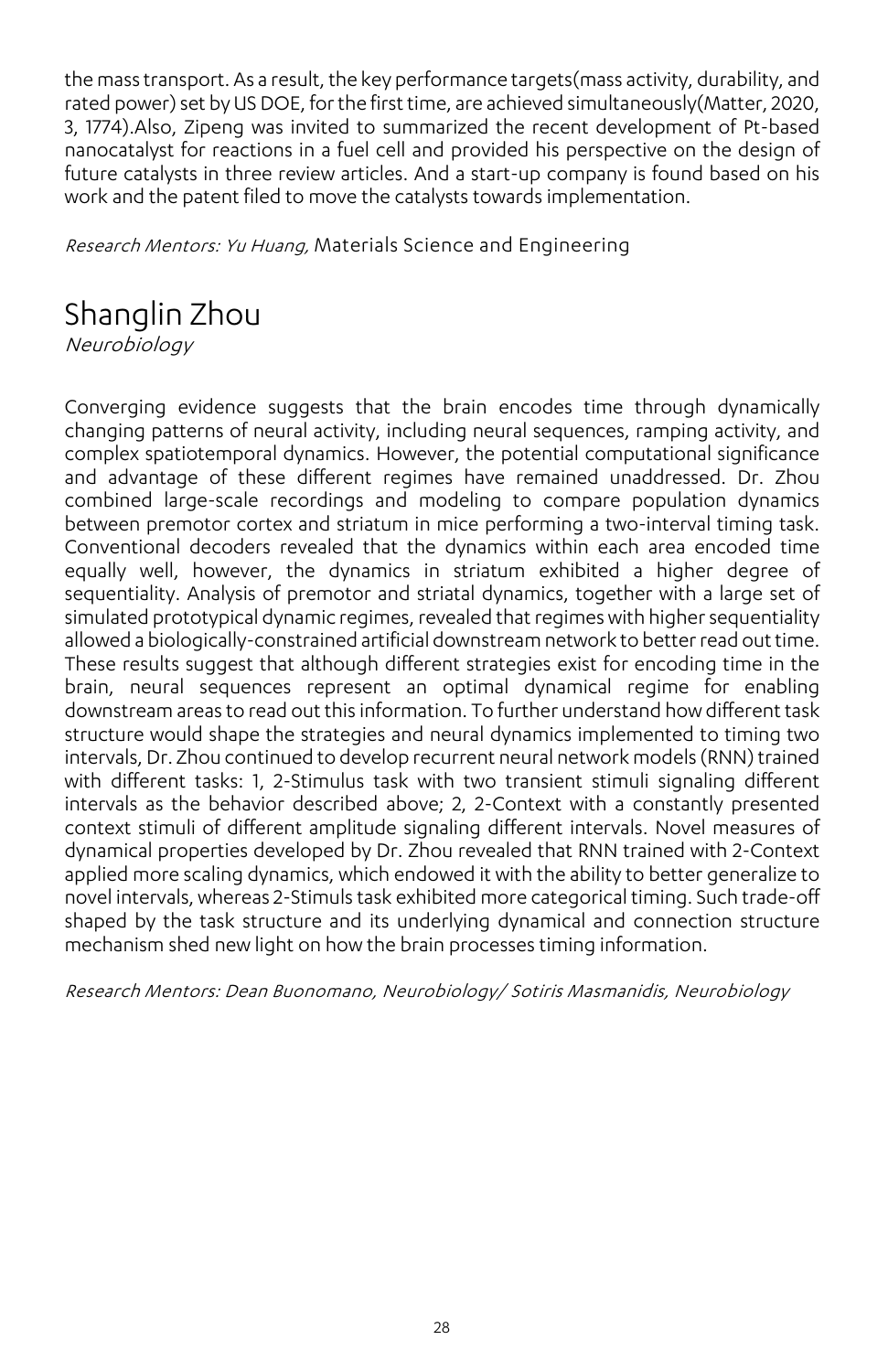#### Special thanks to the *Chancellor's Award for Postdoctoral Research* selection committee:

ONYEBUCHI ARAH, Associate Dean, Graduate Division DAVID COHEN, Associate Professor, Luskin School of Public Affairs AIMEE DROLET ROSSI, Professor, Anderson School of Management ANDREA KASKO, Chair, Graduate Council ABBY KAVNER, Professor, Physical Sciences RENATE LUX, Associate Dean, Graduate Division JAYATHI MURTHY, Dean, Samueli School of Engineering & Applied Science GREG PAYNE, Sr. Associate Dean Biomedical Graduate Program, David Geffen School of Medicine JODY PRISELAC, Associate Dean of Community Programs, School of Education & Information Studies PEARL QUIJADA, Assistant Professor, Life Sciences WENDIE ROBBINS, Professor, School of Nursing DAVID SCHABERG, Dean, Humanities DAVID WONG, Associate Dean of Research, School of Dentistry ZUOFENG ZHANG, Associate Dean of Research, Fielding School of Public Health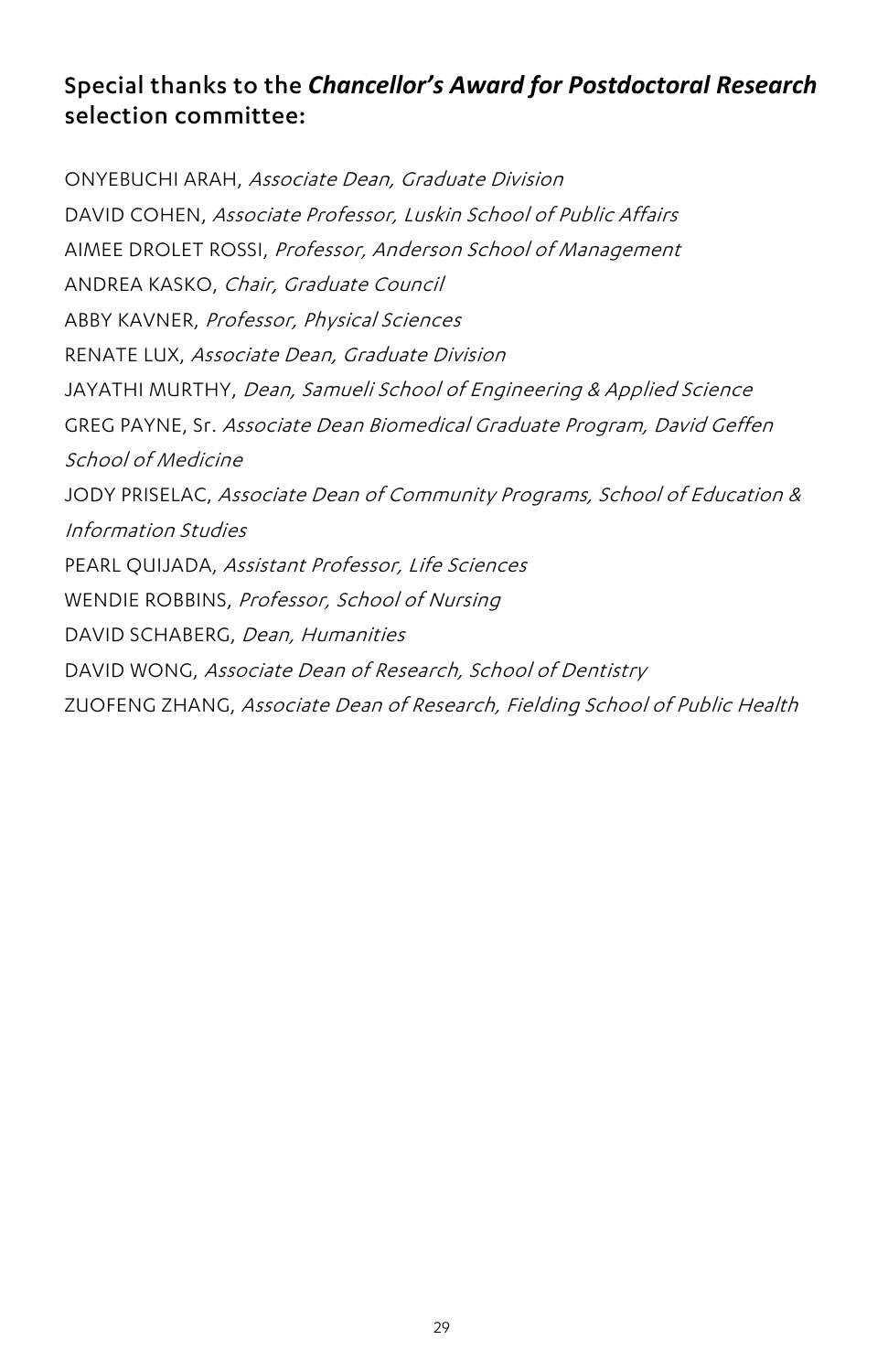### **~ NOMINEES ~ 2020-21 POSTDOCTORAL MENTORING AWARD**

CLARICE AIELLO, Assistant Professor, Electrical and Computer Engineering PATRICK ALLARD, Associate Professor, Institute for Society and Genetics AMANDER CLARK, Professor and Chair of the Department of Molecular Cell and Developmental Biology, Molecular Cell and Developmental Biology NAOMI EISENBERGER, Professor, Psychology CHANDRA FORD, Professor, Community Health Sciences BARBARA FUCHS, Professor, Spanish and Portuguese ERIC HOEK, Professor, Civil and Environmental Engineering ELAINE HSIAO, Associate Professor, Integrative Biology and Physiology ALICIA IZQUIERDO, Professor, Psychology DAVID JASSBY, Associate Professor, Civil and Environmental Engineering ELEANOR KAUFMAN, Professor, Comparative Literature JASPER KOK, Associate Professor, Atmospheric and Oceanic Sciences HANNAH LANDECKER, Professor, Institute for Society and Genetics ANNA LAU, Professor, Vice Chair of Graduate Studies, Psychology ELIZABETH LAUGESON, Associate Clinical Professor, Psychiatry SUNG-JAE LEE, Professor-in-residence, Psychiatry and Biobehavioral Sciences JAMES LLOYD-SMITH, Professor, Ecology and Evolutionary Biology PAUL MACEY, Professor, Nursing SHAILY MAHENDRA, Professor, Civil and Environmental Engineering PAUL MICEVYCH, Distinguished Professor, Neurobiology DAVID MIKLOWITZ, Professor, Psychiatry ELIZABETHA NEMETH, Professor, Medicine, Division of Pulmonary and Critical Care JAMES ROSENZWEIG, Distinguished Professor, Physics and Astronomy MARC SUCHARD, Professor, Biostatistics, Computational Medicine and Human **Genetics**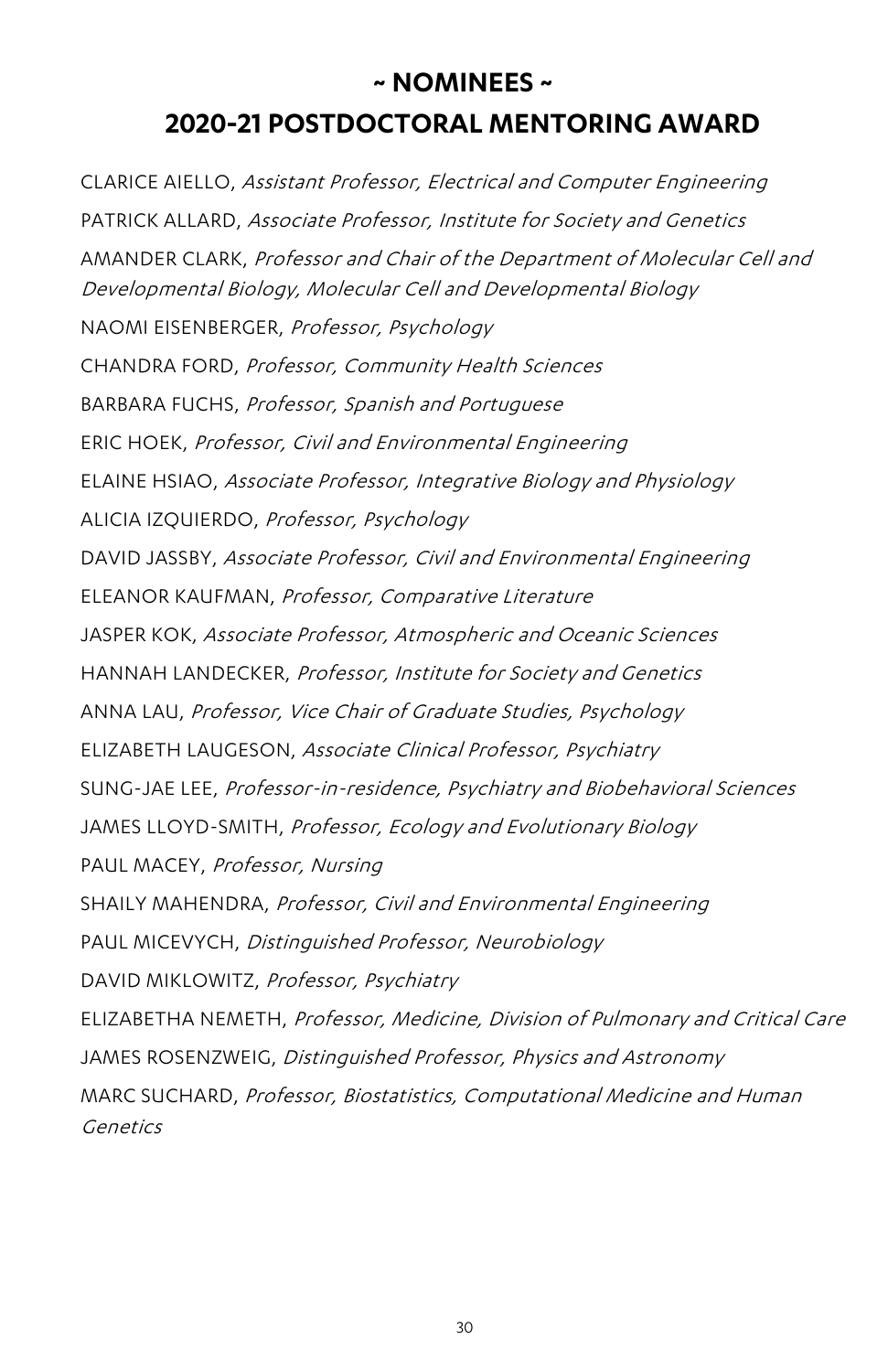#### Special thanks to the *Postdoctoral Association at UCLA* and *Postdoctoral Mentoring Award* selection committee:

LESLIE SEDGEMAN, Postdoctoral Fellow, Department of Medicine - Cardiology PORTIA MIRA, Postdoctoral Fellow, Department of Ecology & Evolutionary Biology JACQUELINE GIOVANNIELLO, Postdoctoral Fellow, Department of Psychology CAROLINE JOHNSON, Postdoctoral Fellow, Department of Neurobiology (DGSOM) DANIEL VELEZ-RAMIREZ, Postdoctoral Employee, Department of Microbiology, Immunology & Molecular Genetics FARHA KHAN, Postdoctoral Fellow, Department of Physiology SADA BOYD, Postdoctoral Fellow, Department of Ecology & Evolutionary Biology CLAUDIA SUTTER, Postdoctoral Fellow, Department of Psychology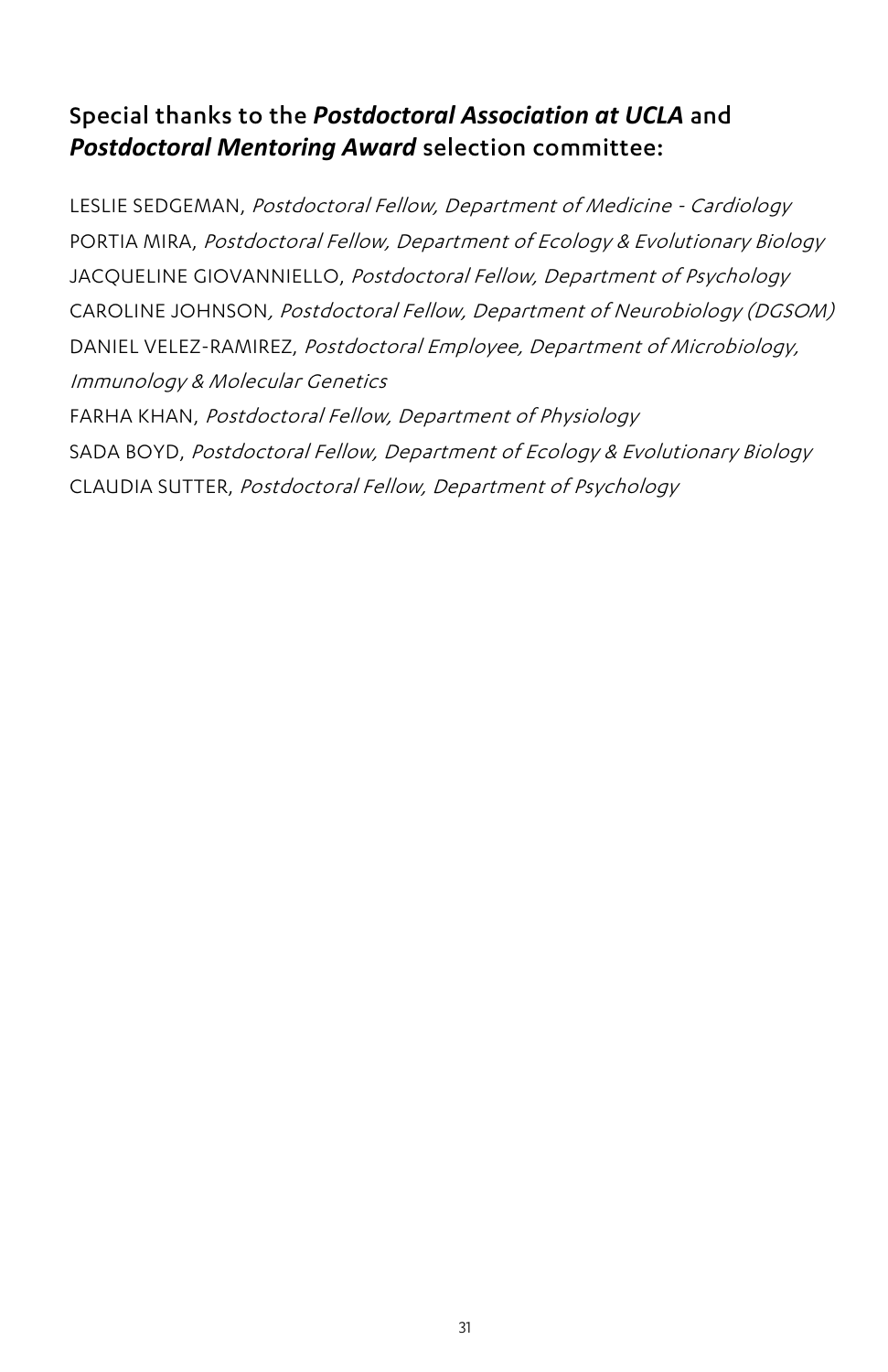#### The Graduate Division would like to extend deep appreciation to our co-sponsors this year:

ROGER WAKIMOTO, Vice Chancellor, Office of Vice Chancellor, Research ANTONIO BERNARDO, Dean, Anderson School of Management RONALD BROOKMEYER, Dean, Fielding School of Public Health CHRISTINA CHRISTIE, Dean, School of Education and Information Studies (Ed&IS) CINDY FAN, Vice Provost, International Institute MIGUEL GARCIA-GARIBAY, Dean, Division of Physical Sciences DARNELL HUNT, Dean, Division of Social Sciences TRACY JOHNSON, Dean, Division of Life Sciences PAUL KREBSBACH, Dean, School of Dentistry KELSEY MARTIN, Dean, David Geffen School of Medicine JAYATHI MURTHY, Dean, Henry Samueli School of Engineering and Applied Science LINDA SARNA, Dean, School of Nursing DAVID SCHABERG, Dean, Division of Humanities ALEXANDER YOUNG, Interim Chair and Director, Semel Institute for Neuroscience and Human Behavior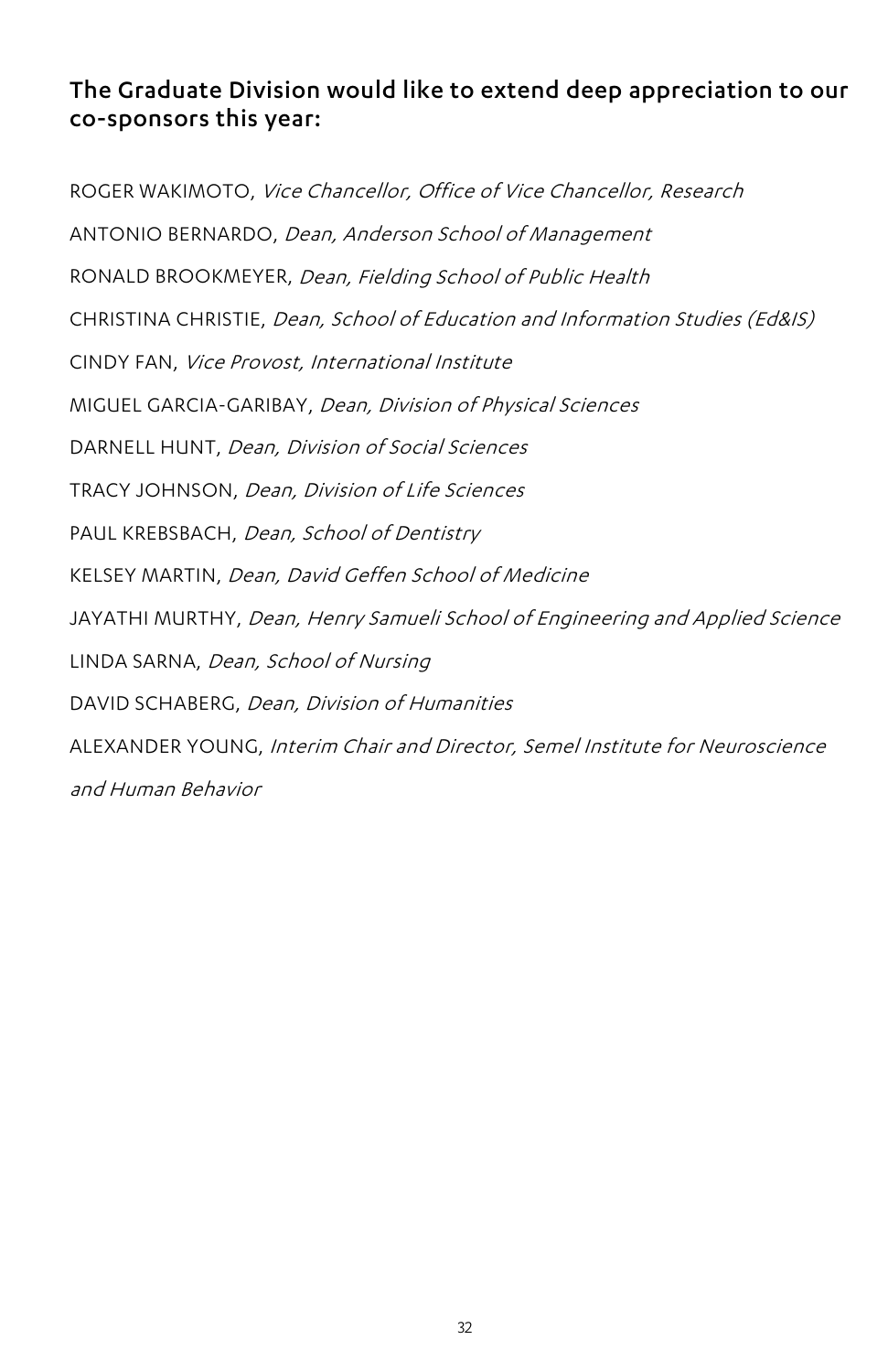#### **PAST RECIPIENTS**

### **CHANCELLOR'S AWARD FOR POSTDOCTORAL RESEARCH**

#### 2019

JOAN CHRISTODOULOU, Semel Institute for Neuroscience ERICA HORNSTEIN, Psychology ZHAOYANG LIN, Chemistry & Biochemistry JESSICA HOLMES, Musicology BAO WANG, Mathematics GREGOIRE RUFFENACH, Anesthesiology & Perioperative Medicine KELLY RENTSCHER, Psychiatry & Biobehavioral Sciences ZHE CHEN, Computer Science

### 2017/18

ZAHRA AGHAJAN, Psychiatry & Biobehavioral Sciences DUYOUNG MIN, Chemistry and Biochemistry KIMBERLY PAUL, Epidemiology CALIN PLESA, Chemistry and Biochemistry BREANNA PUTMAN, Ecology and Evolutionary Biology YAIR RIVENSON, Electrical and Computer Engineering

#### 2016

ZEYAN LIEW, Epidemiology JOSEPH F. MCGUIRE, Psychiatry KANG YANG, Geography YONGSOO YANG, Physics and Astronomy

# 2015

ALEXANDER AFANASYEV, Computer Science MIEKE EECKHAUT, California Center for Population Research PENG GE, Microbiology, Immunology & Molecular Genetics COLIN YU-HONG LAM, Chemistry and Biochemistry DONG-KEUN LEE, Oral Biology and Medicine BENJAMIN A. TABAK, Psychology

### 2014

MOHAMMAD H. ASGHARI, Electrical Engineering COLIN HOLBROOK, Anthropology and Center for Behavior, Evolution, and Culture EMMANUEL BRUNO JEAN-FRANCOIS, French & Francophone Studies YONG LIANG, Chemistry & Biochemistry TANYA STOYANOVA, Microbiology, Immunology & Molecular Genetics XIAOPING TONG, Neurobiology NICOLE VALENZUELA, Pathology & Laboratory Medicine CARMEN WARREN, Molecular, Cell & Developmental Biology HUANPING ZHOU, Materials Science and Engineering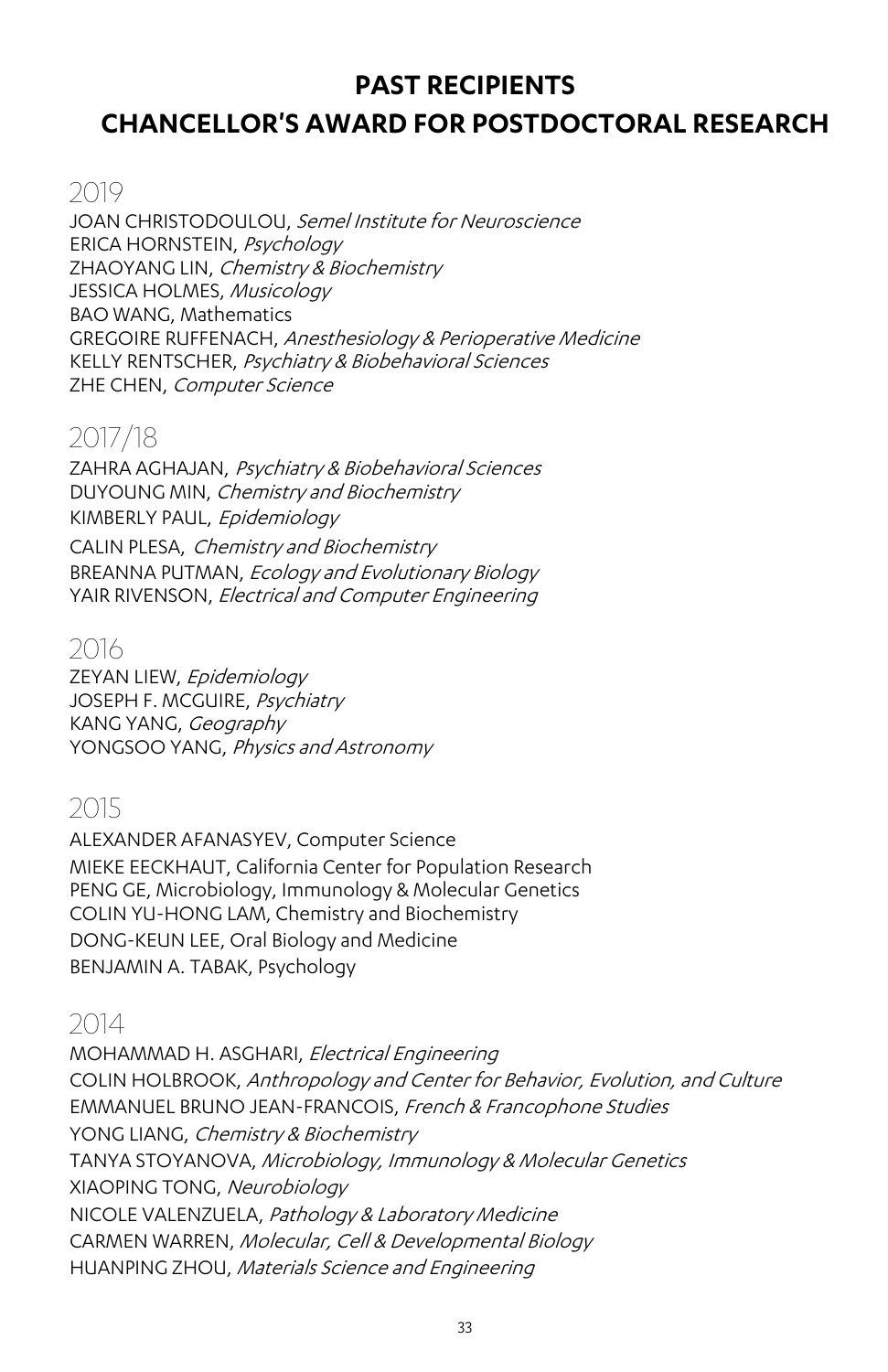### 2013

ARAM CHUNG, Bioengineering ERIC DIEBOLD, Electrical Engineering JENNIFER HAHN-HOLBROOK, Psychology and the Institute for Society & Genetics JIANSEN JANG Chemistry & Biochemistry PAUL MATHEWS, Neurobiology EDWARD MIRACCO, Chemistry & Biochemistry FLORENCE ROUSSOTTE, Neurology CRAIG SCHROEDER, Mathematics

### 2012

BUHM HAN, Computer Science WANJUN JIANG, Electrical Engineering PENG LIU, Chemistry and Biochemistry MIRJAM SCHENK, Dermatology HILKE SCHLICHTING, Earth and Space Science DAVID T. UMINSKY, Mathematics

### 2011

WAHEB BISHARA, Electrical Engineering SHELLEY A. CLARIDGE, California NanoSystems Institute SARAH FRANKLIN, Anesthesiology XUE HUA, Neurology KATE BASIA WOLITZKY-TAYLOR, Psychology

#### 2010

LAURA B. ALLEN, Pediatrics, Anesthesiology, and Psychiatry & Biobehavioral Sciences ARTHUR E. BRAGG, Chemistry and Biochemistry YOUNGJAE CHUN, Mechanical and Aerospace Engineering KEISUKE GODA, Electrical Engineering FRANCISCO J. SÁNCHEZ, Human Genetics ELAINE A. SULLIVAN, Near Eastern Languages and Cultures

#### 2009

JESSE L. CLARK, Medicine JEROME DARBUN, Mathematics EILEEN LUEDERS, Neurology SUNG KYU SEO, Electrical Engineering RUPA SRIDHARAN, Biological Chemistry

#### 2008

GRÉGOIRE COURTINES, Physiological Science TRACY R. DANIELS, Surgery, Oncology NATE KORNELL, Psychology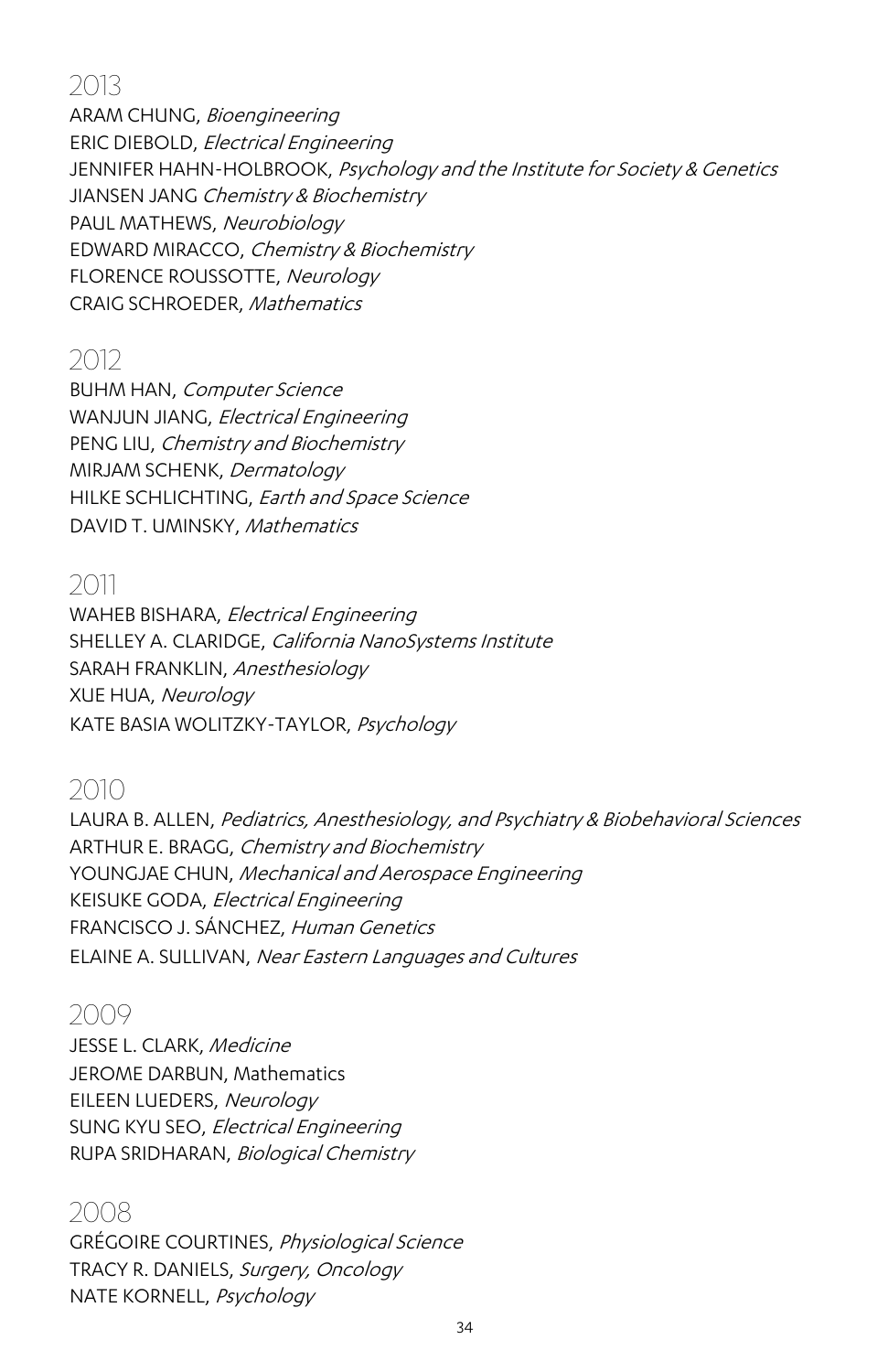CLAUDE LEGAULT, Chemistry and Biochemistry PHILIP T. LIU, Dermatology DANIEL ROY SOLI, Electrical Engineering

#### 2007

NAOMI EISENBERGER, Psychoneuroimmunology SASAN FATHPOUR, Electrical Engineering JENS GROTH, Computer Science RIKI KAWAGUCHI, Physiology XIAOYU ZHANG, Molecular, Cell and Developmental Biology

#### 2006

ADAM ARON, Psychology THOMAS CUBAUD, Chemistry and Biochemistry ENDAWOKE KASSIE, IGPP GANG LI, Materials Science and Engineering WEIDONG LI, Neurobiology

#### 2005

EILEEN ANDERSON-FYE, Psychiatry and Biobehavioral Science OZDAL BOYRAZ, Electrical Engineering DANIEL CREMERS, Computer Science KATHRIN MICHELSEN, Human and Molecular Development AARON WHEELER, Chemistry and Biochemistry

#### 2004

JOVICA BADJIC, Chemistry and Biochemistry IOSIF BENA, Physics and Astronomy CHRISTOPHE CALOZ, Electrical Engineering ALEX EVILEVITCH, Chemistry and Biochemistry MADELINE FITZGERALD, Near Eastern Languages and Cultures

#### 2003

LORRAINE EVANGELISTA, Nursing SIAVASH KURDISTANI, Biological Chemistry MARYANN R. SARTIPPOUR, Surgery DAVID SHERMAN, Psychology HSIAN-RONG TSENG, Chemistry and Biochemistry

#### 2002

HOOMAN ALLAYEE, Human Genetics BENILLE EMMANUEL, Art History ROBERT KURZBAN, Anthropology IGNACIO MARTINI, Chemistry and Biochemistry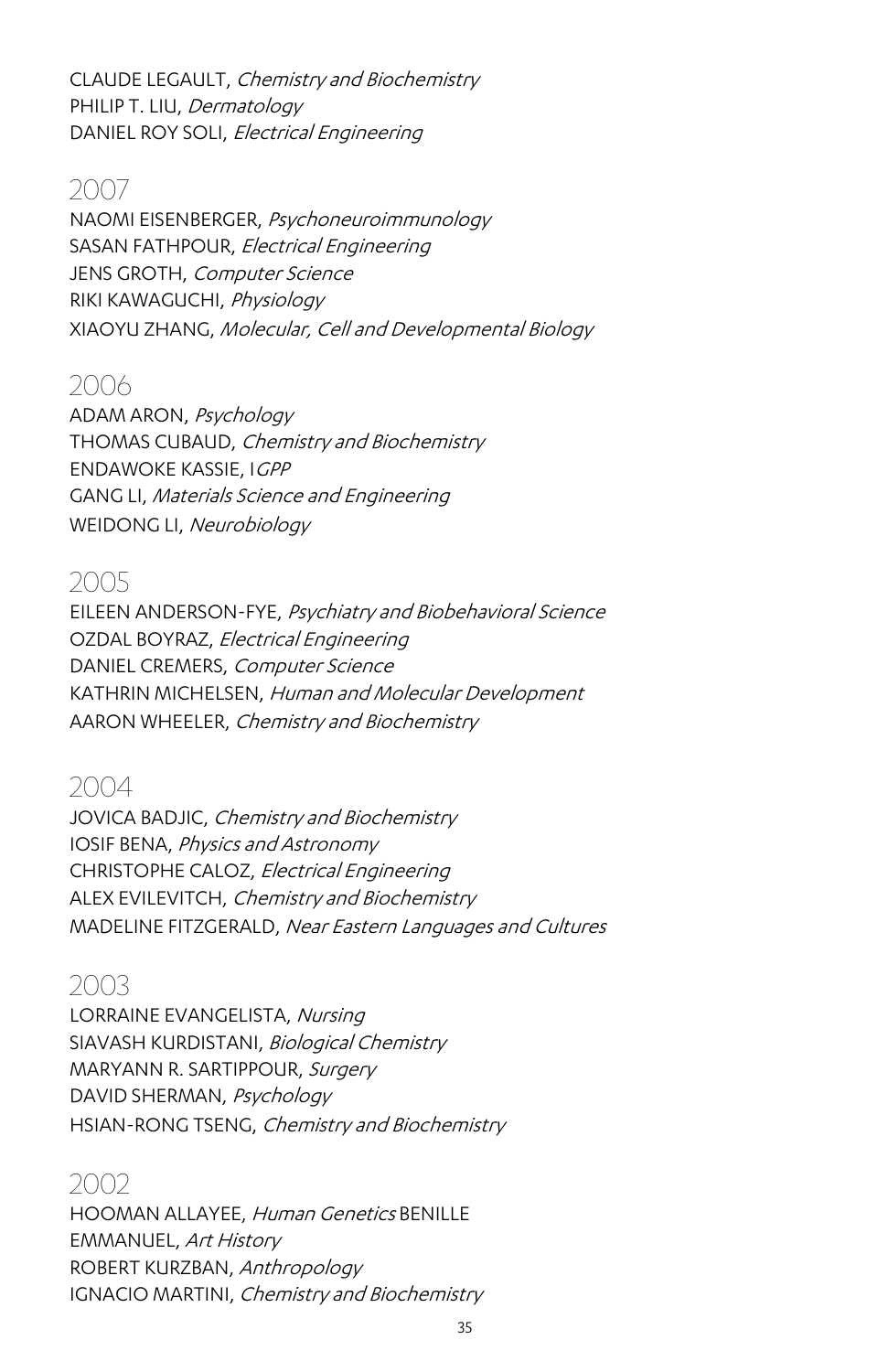MATT MASON, Physiological Science LISA SMITH, Epidemiology

#### 2001

FARIN AMERSI, Surgery CHARLES PATRICK COLLIER, Chemistry and Biochemistry ENRICO MARCELLI, Lewis Center for Regional Policy Studies PETER NEWMAN, Sociology SUKRU OZTURK, Chemical Engineering THOMAS THANNICKAL, Psychiatry YAN ALEXANDER WANG, Chemistry and Biochemistry ALICIA WEINBERGER, Physics and Astronomy

#### 2000

FREDERICK ALLAIN, Chemistry and Biochemistry MICHAEL BARTBERGER, Chemistry and Biochemistry ANTHONY HEANEY, Endocrinology WILLIAM MOORE, Earth and Space Sciences ZOLTAN NUSSER, Neurology

#### 1998

SHANNON E. DALEY, Psychology BETH WELTY DREYFUSS, Chemistry and Biochemistry LIAN LI, Chemical Engineering FRANCISCO RAYMO, Chemistry and Biochemistry ZHI-MING SHAO, Pathology and Laboratory Medicine

### **PAST RECIPIENTS POSTDOCTORAL MENTORING AWARD**

### 2019

NANTHIA SUTHANA, Psychiatry and Biobehavioral Sciences KELLY LYTTLE HERNANDEZ, History and African American Studies

### 2017/18

CHRISTOPHER GIZA, Neurosurgery PATRICIA JOHNSON, Microbiology, Immunology, and Molecular Genetics

#### 2016

MICHAEL F. GREEN, Psychiatry EDYTHE D. LONDON, Psychiatry and Biobehavioral Sciences; Molecular and Medical Pharmacology RICHARD WIRZ, Mechanical and Aerospace Engineering